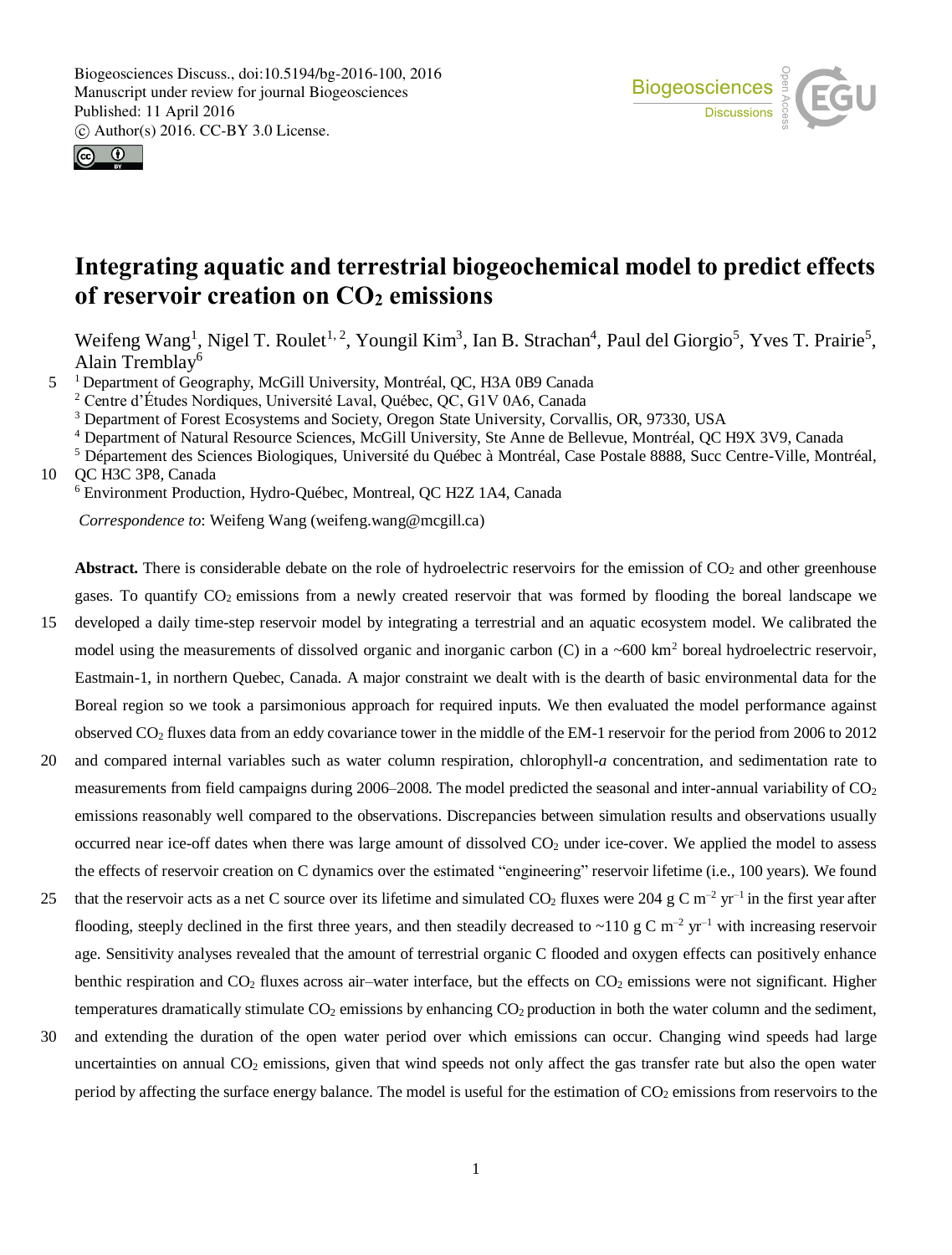



atmosphere and could be used to assist the hydro-power industry and others interested in emissions evaluate the role of boreal reservoirs as sources of greenhouse gas emissions.

# **1 Introduction**

- Water reservoirs, especially hydroelectric reservoirs, have become a focus of attention because these artificial 5 lakes that were formed by flooding land (e.g., forests and wetlands) emit greenhouse gases (GHGs) (Barros et al., 2011;St. Louis et al., 2000). Terrestrial ecosystems usually take up carbon (C) dioxide to amass a significant store of C in living biomass, litters, and soils, but rapidly release a portion of the store when disturbed (e.g. shifts in climate, fire, insects, blowdown, ice storms, etc.) (Kurz et al., 2013;Bradshaw and Warkentin, 2015), while aquatic ecosystems (e.g., lakes) often emit C (Algesten et al., 2004;Wik et al., 2016) receiving much of their C from the surrounding
- 10 catchment. Moreover, flooding terrestrial ecosystems eliminates terrestrial uptake of C and converts stores of terrestrial C to water-saturated sediments where the organic matters (e.g., plant biomass, litter, and soil organic matter) decompose and then emit to the atmosphere (Brothers et al., 2012b). Such land-use change can rapidly alter and create novel environmental conditions that fundamentally alter the carbon cycle (Teodoru et al., 2012). Since hydro-electricity is proposed as a viable non-fossil fuel based source of energy for the future, managers and policy-makers require GHG
- 15 emission assessments from reservoirs (Liden, 2013) and scientific communities need to understand how the land-use change alters the C cycle.

Many studies of greenhouse gas fluxes from reservoirs have demonstrated that most reservoirs are the C source to the atmosphere (e.g., Barros et al., 2011). It has been suggested that young reservoirs emit higher GHGs than old ones (Barros et al., 2011;St. Louis et al., 2000), because flooded terrestrial organic matters not only contribute large 20 portion of dissolved CO<sup>2</sup> but subsequently provide the water column dissolved organic carbon (DOC) that enhances water column respiration in young reservoirs (Brothers et al., 2012b). However, the effects of flooding terrestrial ecosystems to create a reservoir on C processing in the flooded soil and the water column are still poorly understood and the change of CO<sub>2</sub> emissions with reservoir age is highly uncertain (Barros et al., 2011;Kim et al., 2016). Given

25 based model that is capable of simulating the  $CO<sub>2</sub>$  exchange across their life-time considering the land-use change from terrestrial ecosystems to a reservoir.

The environmental factors such as temperatures and wind speeds can influence the processing and transport of C in inland waters and therefore play an important role in regulating gas exchange across air–water interface (Åberg et al., 2010;Greene et al., 2014). For example, ice cover impedes methane ebullition bubbles in a seasonally ice-covered

that reservoirs have a lifetime of up to 100 years and they will be subjected, it is important to develop a mechanistic-

30 lakes (Greene et al., 2014); water turnover could transport dissolved  $CO<sub>2</sub>$  from the deeper to upper water (Eugster et al., 2003), resulting in peak emissions in late summer and autumn for a boreal lake (Huotari et al., 2011). However, the seasonal variability of  $CO<sub>2</sub>$  emissions from boreal reservoirs is still unclear and depends on interactions between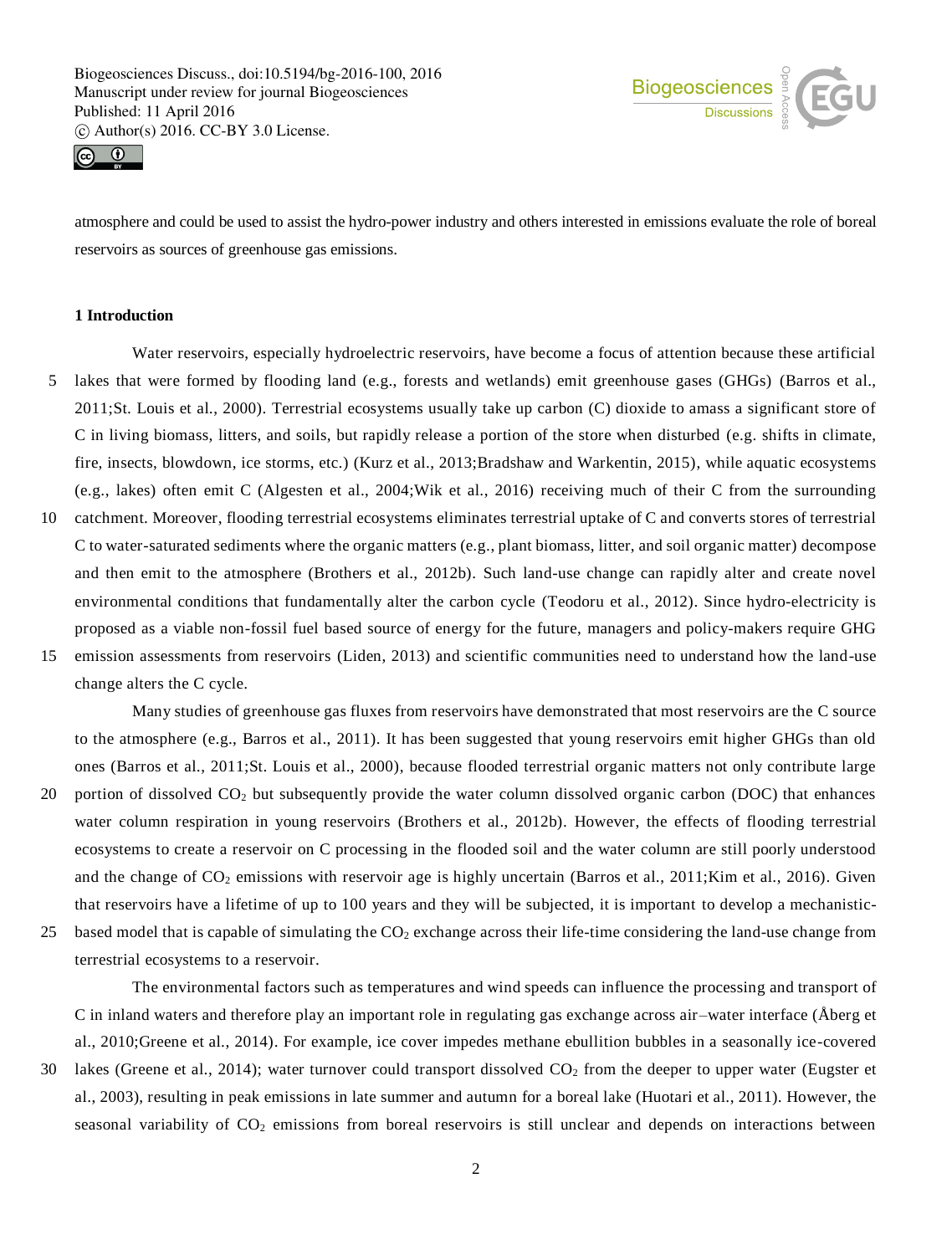



biogeochemical and physical processes that we still do not understand in these newly created ecosystems under climate change conditions (e.g., increasing temperature). Therefore, estimates of seasonal gas exchange require a mechanical model that is able to simulate both processes governing the C processing and transport in these managed aquatic ecosystems.

- 5 In this study, a process-based model that can simulate both physical and biogeochemical processes for reservoirs is developed. The model we present, the *F*orest *Aq*uatic-*D*e*n*itrification *D*e*c*omposition model (FAQ-DNDC), adapts and adds to a well-known terrestrial ecosystem model (Li et al., 1992) for the conditions found when terrestrial ecosystems are flooded. Eventually, we wish to simulate the possible long-term ( $\sim$ century) net CO<sub>2</sub> emissions (i.e., differences between post- and pre-impoundment balance of  $CO<sub>2</sub>$  emissions) from northern boreal landscapes following
- 10 procedures and protocols to quantitatively analyze net GHG emissions (International Energy Agency, 2015). We thus developed a new model rather than using existing reservoir models such as CE-QUAL-W2 (Cole and Wells, 2006) and Delft3D-ECO (Los et al., 2008) because we want the model that uses the same structure and functions for the processing of C before and after the land-use change and secondly, we need a model that required minimal inputs since there is a dearth of climate and/or weather data in most boreal location suitable for reservoir creation. FAQ-DNDC combines
- 15 mechanistic components of C processing and transport in water-saturated soils and the overlying water column to predict CO<sup>2</sup> emissions from reservoirs. FAQ-DNDC runs of a daily time-step and requires minimal inputs. After presenting the development of FAQ-DNDC we test its performance against observational data including a multi-year (2006–2012) eddy covariance (EC) record of  $CO<sub>2</sub>$  fluxes and other variables such as water column respiration and sedimentation rate for the newly created boreal reservoir in northern Quebec, the Eastmain-1 reservoir. We examined
- 20 the inter-annual and seasonal changes of  $CO<sub>2</sub>$  emissions in response to the environmental factors.

The objectives of this paper were to (1) describe the scientific foundation, mathematical formulation, and major assumptions of the FAQ-DNDC reservoir model, (2) demonstrate and access seasonal and inter-annual variability in CO<sup>2</sup> emissions, and (3) evaluate how and by what mechanisms, flooding alters the C fluxes across air –water interface. Based on limited empirical data, we test the hypothesis that the boreal reservoir will be a net source of  $CO<sub>2</sub>$  to the

25 atmosphere. We further hypothesize that the exchanges will be the largest in the first one to two decades and will then show little secular change thereafter—i.e. year-to-year variability around a fairly constant mean and that environmental factors such as air temperature and wind speed can regulate reservoir C dynamics by affecting the physical and biogeochemical processes and their interactions.

## **2 Materials and methods**

## 30 **2.1 Model description**

The FAQ-DNDC model aims to minimize the climatic inputs and required parameters, while at the same time capture the well-understood key physical and biogeochemical processes such as water–sediment C exchange and air–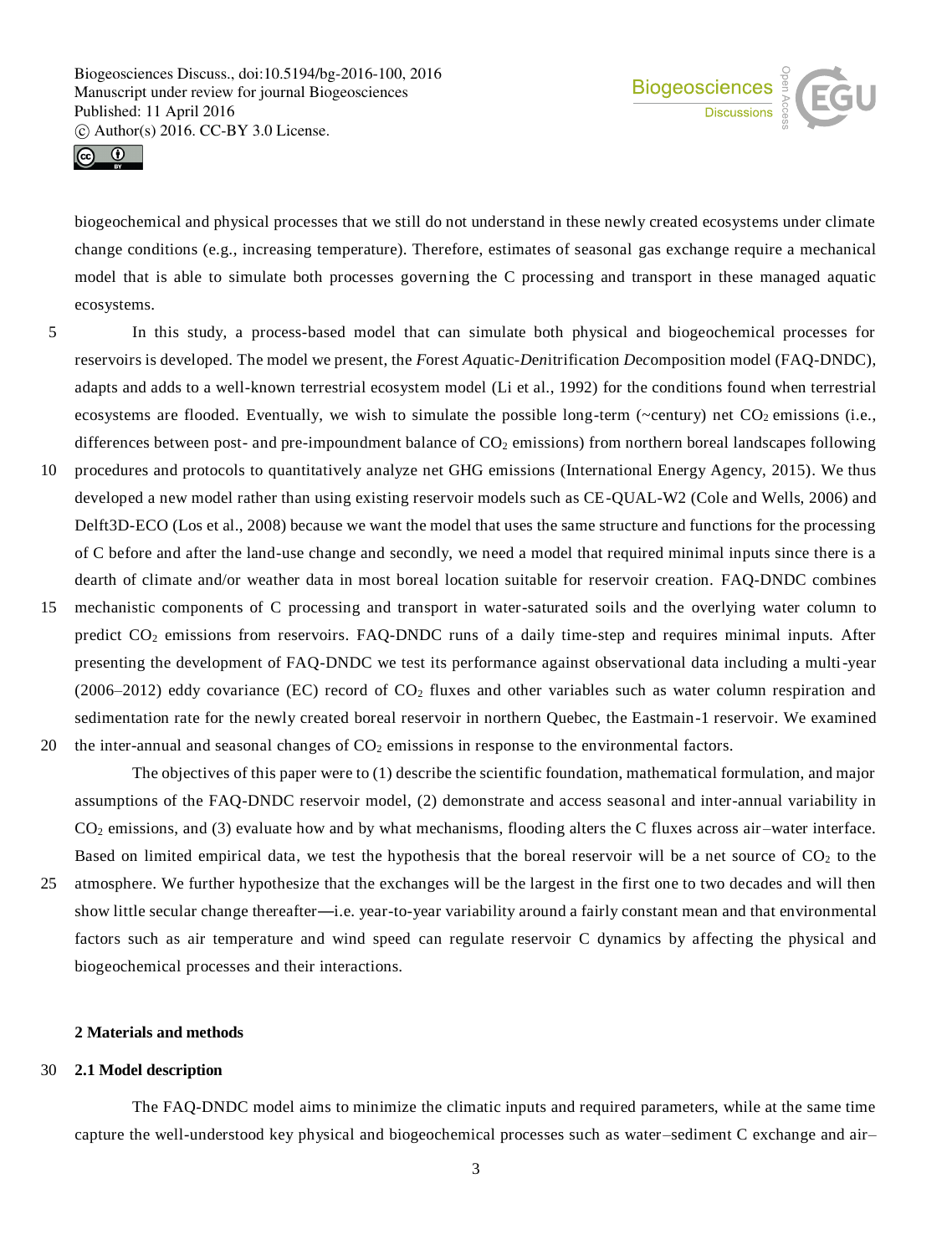

(1)

(2)



water gas exchange. It can be applied for any lakes and reservoirs at any geographical location with different soil and climate conditions, but is currently parameterized for northern boreal reservoirs. FAQ-DNDC has three major submodels (Fig. 1): (1) a water column C processing sub-model that simulate organic and inorganic C dynamics in the water column overlying the sediment loosely based on Hanson et al. (2004); (2) a thermal and water stratification sub-

5 model that calculates water and sediment temperatures, water vertical movement, and ice-cover duration (Snow, Ice, WAter, and Sediment: SIWAS, Wang et al., 2016); and (3) a sediment biogeochemical sub-model that is able to simulate anaerobic biogeochemical processes (Forest-DNDC, Li et al., 2005;Li et al., 2000). The key processes and the linkage among sub-models were described as follows.

## **2.1.1 C processing in the water column**

10 We developed the water column C model based on Hanson et al. (2004). As in Hanson et al. (2004), POC includes both living  $POC (POC<sub>L</sub>)$  and dead  $POC (POC<sub>D</sub>)$  in the water column. It has been widely accepted that DOC in rivers and lakes spans a range from very labile to very refractory (Amon and Benner, 1996;Hanson et al., 2015;Søndergaard and Middelboe, 1995), therefore two kinetically distinct DOC pools: labile and refractory, are used to describe the fate of DOC in the water column. Dissolved inorganic C (DIC) is the sum of the chemical species including dissolved  $CO<sub>2</sub>$ , bicarbonate 15 ( $HCO_3^-$ ), and carbonate ( $CO_3^{2-}$ ).

If thermal stratification (i.e., epilimnion and hypolimnion) develops during the open water period, both epilimnion and hypolimnion have four organic C pools (i.e.,  $POC<sub>L</sub>$ ,  $POC<sub>L</sub>$ , and  $DOC<sub>R</sub>$ ) and one DIC pool each. Unlike Hanson et al. (2004), our model includes algorithms that simulate the vertical mixing of C during the ice free season by incorporating the SIWAS thermal and water stratification sub-model (see Section 2.1.2). The water column has a single layer—hypolimnion

20 when the reservoir is ice-covered.

Inflow and outflow, inputs and exports DOC, DIC, and POC to and from the water column of a reservoir. The concentrations of the C species in the outflow are determined by their concentrations in the reservoir water column. DOC and DIC in precipitation are added to the water column, as atmospheric DOC and DIC deposition with precipitation could contribute up to 13% and 8% of total DOC and DIC loading to lakes, respectively (Dillon and Molot, 1997). This source of

25 DOC is assumed to be refractory (Moore, 2003). There are no C species (e.g., DOC and DIC) existing in the solid (i.e., snow and ice) and gas (vapor) forms of water exchange in the model. Also we assume that at present there is no dry deposition of C although there could be short time inputs in the boreal region if there are wildfires in close proximity of a reservoir.

In our water column C sub-model, plankton gross primary production (*GPP*) and respiration (*PR*) (mg C m–3 day–1 ) are functions of available light, water temperature  $(T_w, {}^{\circ}C)$ , chlorophyll-*a* concentration (*Chla*,  $\mu$ g L<sup>-1</sup>), DOC concentration 30 (*DOC*<sub>conc</sub>, mg C L<sup>-1</sup>), and mixed depth ( $z<sub>mix</sub>$ , m) (Pace and Prairie, 2007;Carignan et al., 2000):

$$
GPP = 10^{0.80 - 0.67 \log(z_{mix}) + 0.75 \log(Chla) + 1.33 \log(T_w) - 0.77 \log(DOC_{conc})}
$$

 $PR = 10^{0.67 - 0.94 \log(z_{mix}) + 0.77 \log(Chla) + 1.28 \log(T_w) - 0.64 \log(DOC_{conc})}$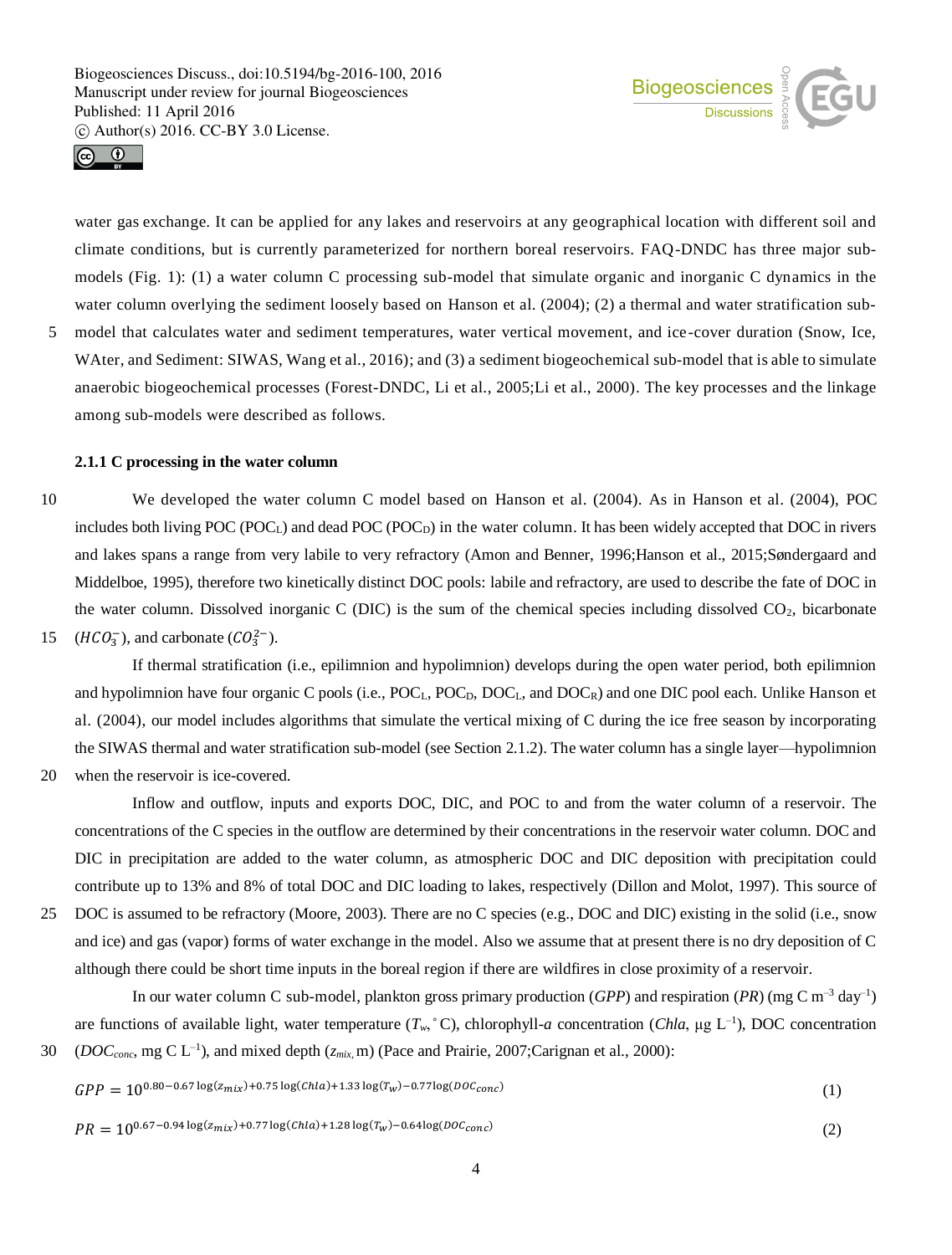



where *zmix* ≤*zphotic*, *zphotic* is the sunlight zone depth. *Chla* in photic zone is estimated by using a function of POCL concentration ( $POC<sub>L,conc</sub>$ , mg C L<sup>-1</sup>) and given by Desortová (1981):

$$
chla = 1.58 + 4.97POC_{L,conc}
$$
\n
$$
\tag{3}
$$

The exudation of plankton (*REXU*) from GPP to DOC is estimated as 10% of GPP. The ratio between labile and refractory 5 components is assumed to be 7:3 (Hanson et al., 2004; Cole et al., 2002). The difference between the remaining GPP<sup>\*</sup> (GPP–  $R_{\rm EXU}$ ) and PR goes to the growth of plankton biomass. POC<sub>L</sub> mortality is estimated as 0.03 day<sup>-1</sup> and 0.90 day<sup>-1</sup> for epilimnion and hypolimnion, respectively (Hanson et al., 2004).

POC sedimentation is dependent on the settling time (*tfall,h*, day) and reservoir water residence time (*tr*, day) (Walker, 2001). In this case, the sedimentation fraction  $(f_{s,h})$  is determined as:

$$
10 \t f_{s,h} = t_{fall,h}/t_r \t\t(4)
$$

where  $t_{fall, h}$  is determined by layer height (m) and sinking velocity ( $W_h$ , m s<sup>-1</sup>). Sinking velocity is calculated using the Stokes equation that is restricted to use under non-turbulent conditions.

$$
W_h = \frac{ESD^2g\Delta\rho}{18u} \tag{5}
$$

where *ESD* (m) is equivalent spherical diameter and is set at 18  $\mu$ m for POC (Ruiz et al., 2004); g (9.81, m s<sup>-2</sup>) is the gravity

15 acceleration; Δρ is the difference of density between POC and water (100 kg m<sup>-3</sup>; Ruiz *et al.*, 2004); and *u* (kg m<sup>-1</sup> s<sup>-1</sup>) is dynamic viscosity that is estimated by an exponential function of water temperature derived from Kalff (2002). Given the drag coefficient under turbulent conditions has limited effects on small particles (Kirillin et al., 2012), we estimate POC sinking velocity in epilimnion where turbulent conditions exist using Eq. (5).

First order kinetic function is used to characterize the decay rate of organic C, and the decay rates are temperature 20 dependent and adjusted using a  $Q_{10}$  function. The  $CO_2$  production from organic C decomposition is added to the DIC pool. The fraction ( $Fr_{co_2}$ ) of dissolved CO<sub>2</sub> in the DIC pool is calculated as a function of pH, following Kalff (2002):

$$
Fr_{co_2} = \begin{cases} -0.087pH^2 + 0.71pH - 0.453 & 4 < pH < 6.5\\ 0.5 & pH = 6.5\\ 0.152pH^2 - 2.529pH + 10.512 & 6.5 < pH < 8.4 \end{cases} \tag{6}
$$

Gas exchange flux ( $F_{CO_2}$ , mmol m<sup>-2</sup>day<sup>-1</sup>) across air-water interface is estimated using Fick's law and is given as:

$$
F_{CO_2} = \frac{k_{CO_2}(pCO_2 \text{ water} - pCO_2 \text{ air})}{K_H(T)}\tag{7}
$$

25 where  $k_{CO_2}$  is CO<sub>2</sub> diffusion coefficient (m d<sup>-1</sup>) and is less than  $z_{mix}$  that is calculated in the thermal sub-model;  $pCO_{2,water}$  and  $pCO<sub>2 air</sub>$  are the partial pressure CO<sub>2</sub> (µatm) in the surface water and the atmosphere, respectively;  $K_H(T)$  is Henry's volatility constant ( $[m^3 \text{ atm}] \text{ mol}^{-1}$ ) for CO<sub>2</sub> at a given temperature (*T*, K) according to Sander (2015):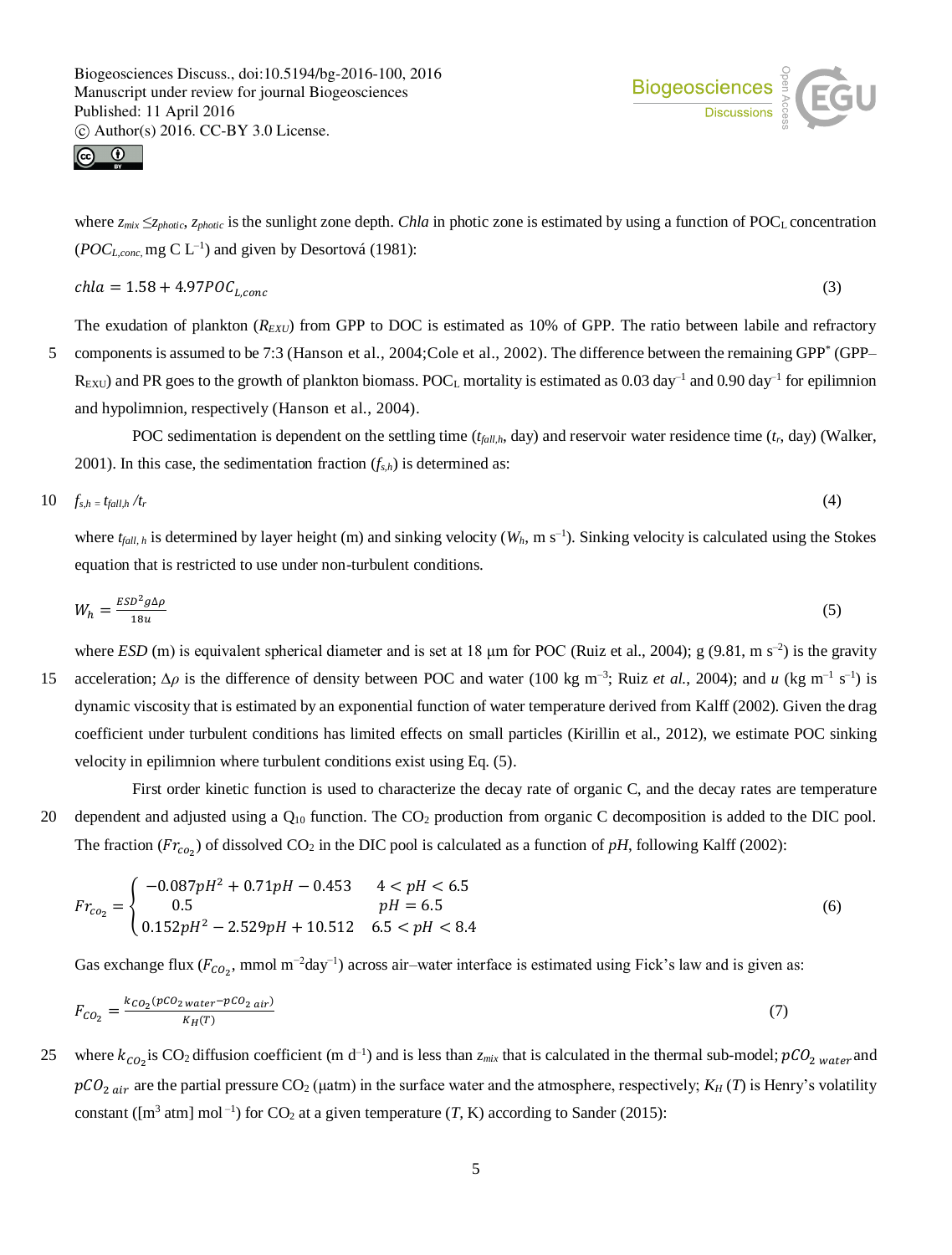$\bigcirc$ 

$$
K_H(T) = \frac{9.86 \times 10^{-6}}{H(T)}
$$
(8)

$$
H(T) = H^{\ominus} \times \exp(C(\frac{1}{T} - \frac{1}{T^{\ominus}}))
$$
\n(9)

where  $H(T)$  is Henry's solubility constant at a given T;  $H^{\ominus}$  is the H at a standard temperature  $T^{\ominus}$  (283.15 K); C is the temperature dependency of *H*.  $k_{CO_2}$  is related to the piston velocity ( $k_{600}$ , m d<sup>-1</sup>) and the Schmidt number of CO<sub>2</sub> ( $Sc_{CO_2}$ ), and 5 given by:

$$
k_{CO_2} = k_{600} (600/Sc_{CO_2})^n
$$
 (10)

where the constant of 600 is the Schmidt number of CO<sub>2</sub> at 20°C in freshwater; n is 0.50 and 0.33 in the low ( $\leq$ 3 m s<sup>-1</sup>) and high (>3 m s<sup>-1</sup>) wind conditions, respectively.  $k_{600}$  is estimated as in Vachon and Prairie (2013):

$$
k_{600} = 2.51 + 1.48 U_{10} + 0.39 U_{10} \log_{10} LA \tag{11}
$$

10 where  $U_{10}$  is the wind speed (m s<sup>-1</sup>) at 10-meter height; *LA* is the lake/reservoir surface area (km<sup>2</sup>). Sc<sub>co<sub>2</sub></sub> is calculated using water surface temperature  $(T_{ws}, \mathbb{C})$  and given by (Wanninkhof, 1992):

$$
Sc_{CO_2} = 1911.1 - 118.11T_{ws} + 3.4527T_{ws}^2 + 0.04132T_{ws}^3
$$
\n
$$
(12)
$$

We assume that  $pCO_{2\ air}$  is 380 μatm;  $pCO_{2\ water}$  is estimated as

$$
pCO_{2\ water} = 83333.3K_H(T_{epi})DIC_{conc}Fr_{co_2}
$$
\n
$$
(13)
$$

15 where  $DIC_{conc}$  is the DIC concentration (mg C  $L^{-1}$ ) in epilimnion.

## **2.1.2 Thermal dynamic and water mixing**

The newly developed one-dimension (1-D) lake thermal dynamic model, SIWAS (Wang et al., 2016), is incorporated into FAQ-DNDC for simulating the effects of ice-cover timing, temperature, and vertical mixing on the reservoir C dynamics. SIWAS is designed to bridge the gap between physical and biogeochemical processes in remote boreal regions with limited

20 climate data. The sub-model requires daily climatic inputs (e.g., air temperature, wind speed, and relative humidity) that are commonly available, and are also used by other sub-models of FAQ-DNDC. If daily inflow and outflow data are available, the sub-model is able to simulate the fluctuations in the water surface elevation due to dam operations.

SIWAS includes six subroutines: i.e., surface energy balance, water mass balance, heat transmission and diffusion, snowpack, ice physics and dynamics, water vertical mixing, and sediment thermal dynamics. Solar radiation is estimated from

25 the function in Forest-DNDC (Li et al., 1992) based on latitude, day of year, a constant solar radiation into atmosphere (1370W m<sup>-2</sup>), and a constant cloud cover (*Cc*) of 0.47. Albedo changes with reservoir surface cover (i.e., snow, ice, and water), snow depth, and ice depth (Duguay et al., 2003). Incoming long-wave radiation is determined using a power function of the specific humidity (Rosa and Stanhill, 2014), while outgoing long-wave radiation from the reservoir is calculated using the Stefan-

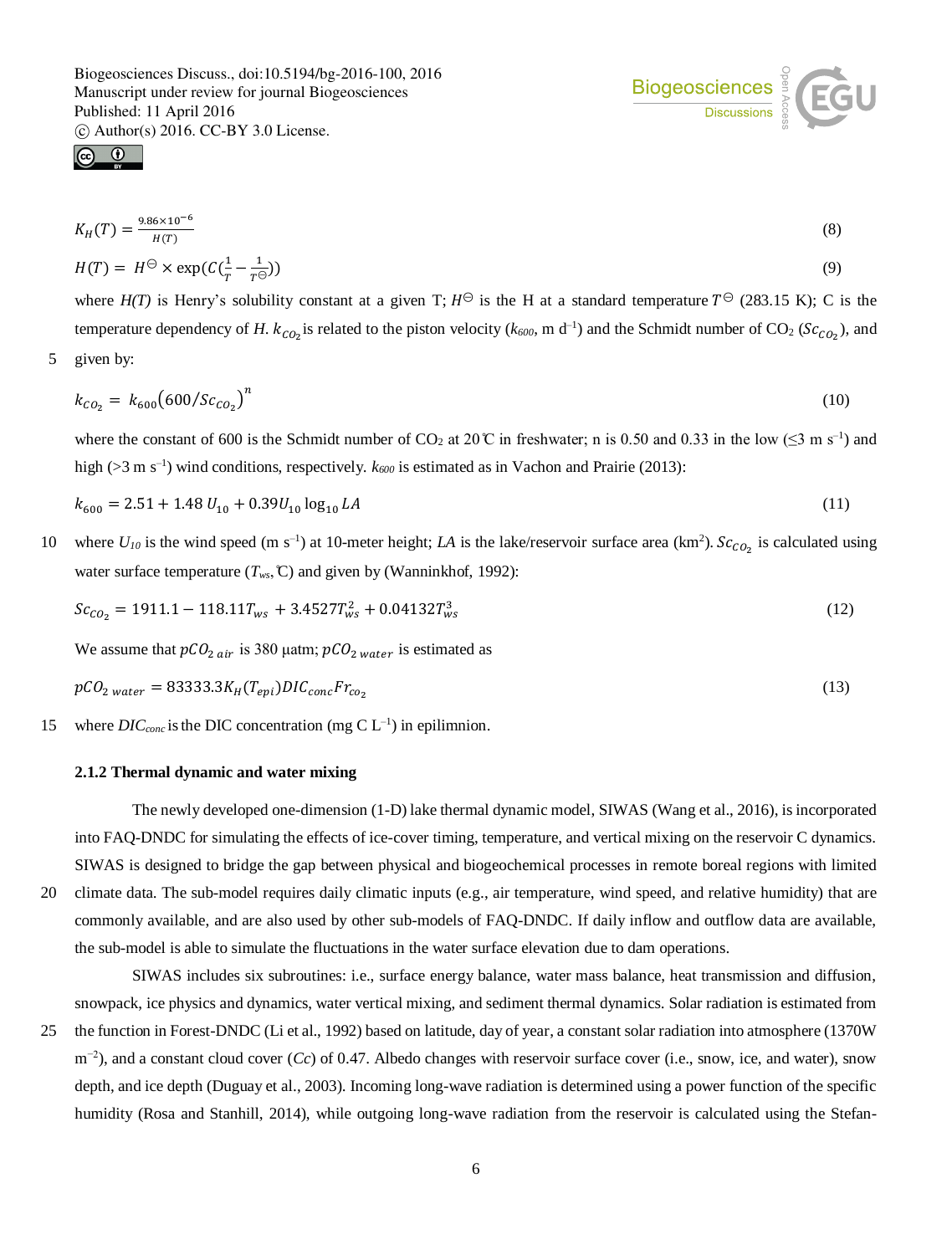



Boltzmann law. Sensible and latent heat is estimated using a modified bulk aerodynamic method that dynamically computes heat transfer coefficient and surface roughness length (Verburg and Antenucci, 2010), and can account for snow/ice sublimation. The processes of snow melting, ice growth and decay are simulated based on residual energy (Wang et al., 2016).

Water mass balance is determined by the difference between precipitation and inflow, and the outputs of evaporation 5 and outflow. Light transmission is quantified using the Beer-Lambert law. Heat diffusion is solved using finite differences. Turbulent kinetic energy (TKE) algorithm that accounts for kinetic energy of convective, stirring, and shearing is used to simulate surface mixing regimes. Soil thermal properties are calculated based on the fraction of different soil component (i.e., mineral, organic matter, and water) thermal properties.

#### **2.1.3 Sediment C dynamics**

- 10 To simulate the effects of flooding on soil biogeochemical processes, we modified the Forest-DNDC model that can simulate processes responsible for the production, consumption, and transport of greenhouse gases (e.g.,  $CO_2$  and methane [CH4]) in forest and wetland soils. These processes are typically mediated by microbes and simulated according to laws in chemistry, biology, and kinetics in the model. The DNDC model is able to model different biogeochemical processes in soils where aerobic and anaerobic microsites exists simultaneously or alternately using the 'anaerobic balloon' concept (Li, 2000).
- 15 This model is a well-studied model that has been broadly applied in agriculture, forests, and wetlands for estimating CO<sub>2</sub>, CH<sub>4</sub>, and nitrous oxide  $(N_2O)$  fluxes from soils during the last decades (see review by Gilhespy et al., 2014). The version of forests and wetlands, Forest-DNDC (Li et al., 2005;Li et al., 2000;Zhang et al., 2002), is used in this study. The Forest-DNDC model has been parameterized and tested for boreal and temperate forest and wetland ecosystems (e.g., Kim et al., 2014a; Webster et al., 2013). It thus is especially suitable for use under flooded conditions.
- 20 Similar to Forest-DNDC, soil organic matter is divided into four organic matter pools (Fig. 1): litter, microbial biomass, active humus, and passive humus in FAQ-DNDC. Each pool except the passive humus has labile and resistant components. The soil is vertically separated into organic and mineral layers with different soil characteristics (e.g., bulk density and clay content) according to litter and soil types. Terrestrial plants die on submergence. The C biomass including foliage, woods, and roots is then input to the litter pool once water depth is equal to mean water depth. After flooding, the input of 25 organic C to the sediment is through POC sedimentation described in Section 2.1.1, and then the fresh organic C is allocated to the very liable, labile, and resistant litter pools based on the C: N ratio of POC.

Sediment organic C decomposition is simulated based on decay rates that are modified by temperature and redox potential (Zhang et al., 2002). Oxygen in the fully water-saturated sediment will be depleted, and hence the partition of decomposition production of DOC and CO<sub>2</sub> will be changed once flooding events occur. An empirical parameter of oxygen

30 effect  $(f_{O_2})$  is used for partitioning decomposition products of CO<sub>2</sub> and DOC for litter C pools. At higher  $f_{O_2}$ , higher percent of decomposition products is considered to be  $CO<sub>2</sub>$ , whereas the remaining goes to the DOC pools. Previous incubation experiments showed that anaerobic conditions can increase DOC concentrations for flooded boreal forest organic soils and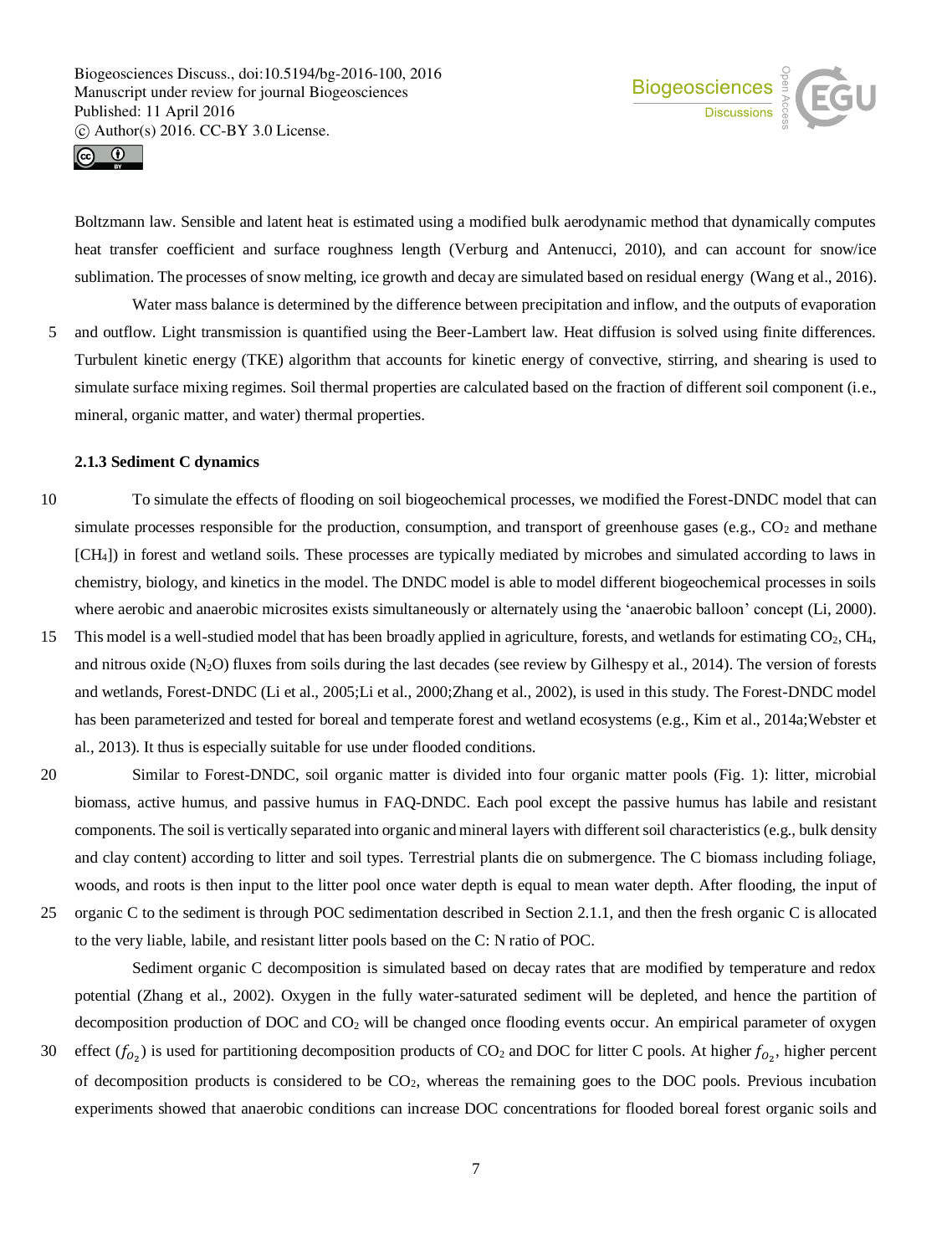



peats (Kim et al., 2014b), but reduce CO<sub>2</sub> production due to the lack of oxygen (Kim et al., 2015). The impact of this assumption on the model is explored through sensitivity analysis of this parameter.

CO<sup>2</sup> produced in the terrestrial soil is directly released to the atmosphere in Forest-DNDC, while in FAQ-DNDC, CO<sup>2</sup> produced in the sediment is stored in sediment pore water with the form of DIC. DOC leaching in the terrestrial soil is 5 simulated in the Forest-DNDC model, while our model estimates infiltration or seepage at the sediment–water interface. Solute (i.e., DIC and DOC) diffusion within sediment is calculated using Fick's second law:

$$
\frac{\partial c}{\partial t} = D_{eff,z} \frac{\partial c^2}{\partial z^2} \tag{14}
$$

where *C* is the solute concentration (g C m<sup>-3</sup>) and  $D_{\text{eff}}$ , *z* is the effective diffusion coefficient (m<sup>2</sup> s<sup>-1</sup>) at depth *z* (m). The effective diffusion coefficient is the sum of diffusion processes involved in the vertical transport of solutes in sediments. It can 10 be estimated by (Portielje and Lijklema, 1999):

$$
D_{eff,z} = D_m^* + D_{tur}e^{-kz} \tag{15}
$$

where  $D_m^*$  is the effective molecular diffusion coefficient  $(10^{-9} \text{ m}^2 \text{ s}^{-1})$ ,  $D_{tur}$  is the turbulent diffusion coefficient  $(10^{-9} \text{ m}^2 \text{ s}^{-1})$ decaying exponentially with sediment depth, and *k* is a the attenuation coefficient. The effective molecular diffusion coefficient of DIC  $(D_{m,DIC}^*$ ,  $10^{-9}$  m<sup>2</sup> s<sup>-1</sup>) is calculated using a function of temperature derived from Zeebe (2011) and given as:

$$
15 \t D_{m,DIC_i}^* = 0.06T_{sed_i} - 17.0 \t (16)
$$

where *Tsed* is the layer temperature (K), *i* is the *i*th sediment layer. Given the weakly bound organic C between the sediment and the interstitial water, the effective molecular diffusivity  $(D_{m,DOC}^*$ ,  $10^{-9}$  m<sup>2</sup> s<sup>-1</sup>) of DOC in the sediment is amended based on the molecular diffusion coefficient in the pore water  $(D_{m, DOC}, 10^{-9} \text{ m}^2 \text{ s}^{-1})$ , a partition coefficient for sorption and desorption  $(K_r, L$  water kg<sup>-1</sup> sediment), and sediment physical characteristics such as bulk density ( $\rho_b$ , g cm<sup>-3</sup>) and porosity ( $\varepsilon$ , cm<sup>3</sup> water 20  $\text{cm}^{-3}$ ) as follows (Thoma et al., 1991):

$$
D_{m,DOC}^* = \frac{D_{m,DOC}\epsilon^{4/3}}{\epsilon + \rho_b K_r} \tag{17}
$$

The *ρb*, *ε*, and *Kr* are provided in each time-step by the thermal and water mixing sub-model described in Section 2.1.2. The diffusion within the sediment is solved using finite differences. Sediment-water exchange flux of solute  $(F, g C m^{-2} day^{-1})$  is calculated using Fick's first law of diffusion:

$$
25 \tF = D_{eff,0} (C_{pw} - C_{wb})/d \t(18)
$$

where *Cpw* and *Cwb* are the concentration of solute (g C m−3) in the pore water of sediment surface layer and the overlying water layer, respectively; *d* is the distance (m) between midpoints of bottom water layer and top sediment layer.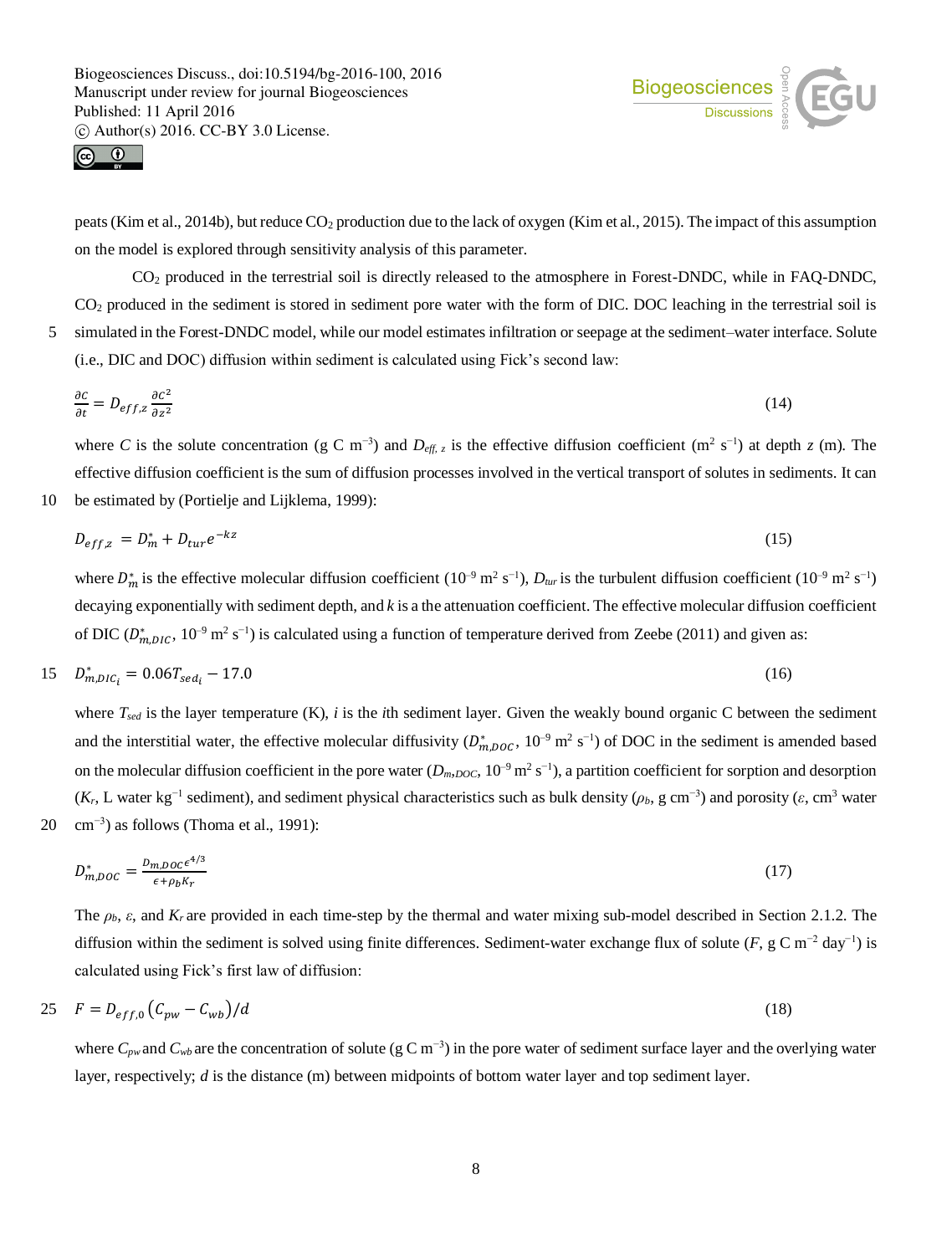



### **2.2 Study site and data collection**

The Eastmain-1 reservoir (EM-1, 51 to 52 °N and 72 to 76 °W) in northern Quebec, Canada was constructed at the end of 2005 resulting from the damming of the Eastmain River. The full reservoir has a surface area of  $623 \text{ km}^2$  and a total storage capacity of 6.94 km<sup>3</sup>. The surface elevation varies ~9 m over the reservoir operations. The mean depth of the reservoir 5 is 11 m. The EM-1 power complex can generates 1248 megawatt hours of electricity. The Eastmain River has an average discharge of 635 m<sup>3</sup> s<sup>-1</sup>. The EM-1 reservoir area has a continental climate with mean annual temperature of  $-1.5^{\circ}$ C (daily maximum and minimum temperature of 20.4 and  $-27^{\circ}$ C) and mean annual precipitation of 969 mm, with 32% falling as snow (measured for 15 years between 1981 and 2010 at Bonnard weather station, 50.73°N 71.05°W, http://climate.weather.gc.ca).

Pre-flooded landscapes were composed of forests, wetlands, lakes, and rivers. Black spruce (*Picea mariana* Mill. 10 BSP) forests covered an area of 296  $km^2$ , or  $\sim$  50% of the pre-flooded landscape (Teodoru et al., 2012). The groundcover was dominated by bryophytes and lichens (Paré et al., 2011, Ullah et al., 2009). Soil texture was sandy loam and organic soil layers were typically 15-40 cm thick (Bergeron et al., 2007, Ullah et al., 2009). The site characteristics of pre- and post-flooded landscapes are summarized in Table 1.

Air temperature, relative humidity, and wind speed data over a 5-yr period between March, 2007 and October 2012 15 were obtained from an EC tower (52.12°N, 75.93°W) established on an island in the middle of the reservoir (Strachan et al., 2016). We generated daily means from the original half-hour measurements. The daily precipitation data were collected at one of the closest weather stations (Chibougamau Chapais A, 49.77°N, 74.53°W, http://climate.weather.gc.ca) where daily precipitation data are available. The reservoir's inflow and outflow data from 2007 to 2012 were obtained from Hydro-Quebec.

To test our model, we collected  $CO<sub>2</sub>$  flux data measured by EC from July 2006 to October 2012. Details on EC 20 measurements, data processing, and quality control were described elsewhere (Strachan et al., 2016;Lemieux, 2011). The average data coverage during the open water period was only 25%: the largest amount of missing data is for spring and daily in the morning. We also had access to mean CO<sub>2</sub> fluxes from floating chambers, water column respiration, POC sinking rate, and the mean concentrations of DOC, DIC, and chlorophyll-*a* for flooded forest sites during the open water periods from 2006 to 2008 (Teodoru et al., 2011;Teodoru et al., 2013). Although we do not have access to the direct and continuous measurement

25 on surface water *pCO2* nearby the tower location, we compared our modeled mean *pCO<sup>2</sup>* with outflow *pCO2* measured in the EM-1 generation station.

## **2.3. Parameterization, calibration, testing, and evaluation**

The DIC concentrations from the Eastmain River vary from 0.33 to 0.42 mg C L<sup>−1</sup> and are relatively constant during the open water period (Teodoru et al., 2009). A mean value of 0.37 mg C L<sup>-1</sup> for DIC concentration was used in our simulations

(Table 2). DOC concentration from the river was set to 7.99 mg C L<sup>-1</sup> which is the mean value of the observed range of the region between 7.51 and 8.38 mg C L<sup>−1</sup> (Teodoru et al., 2009). We estimated total POC concentration to be 0.7 mg C L<sup>−1</sup> using the ratio (4.7–14.6) of DOC:POC export for boreal rivers (Hope et al., 1994), yielding an estimate between 0.5 and 1.8 mg C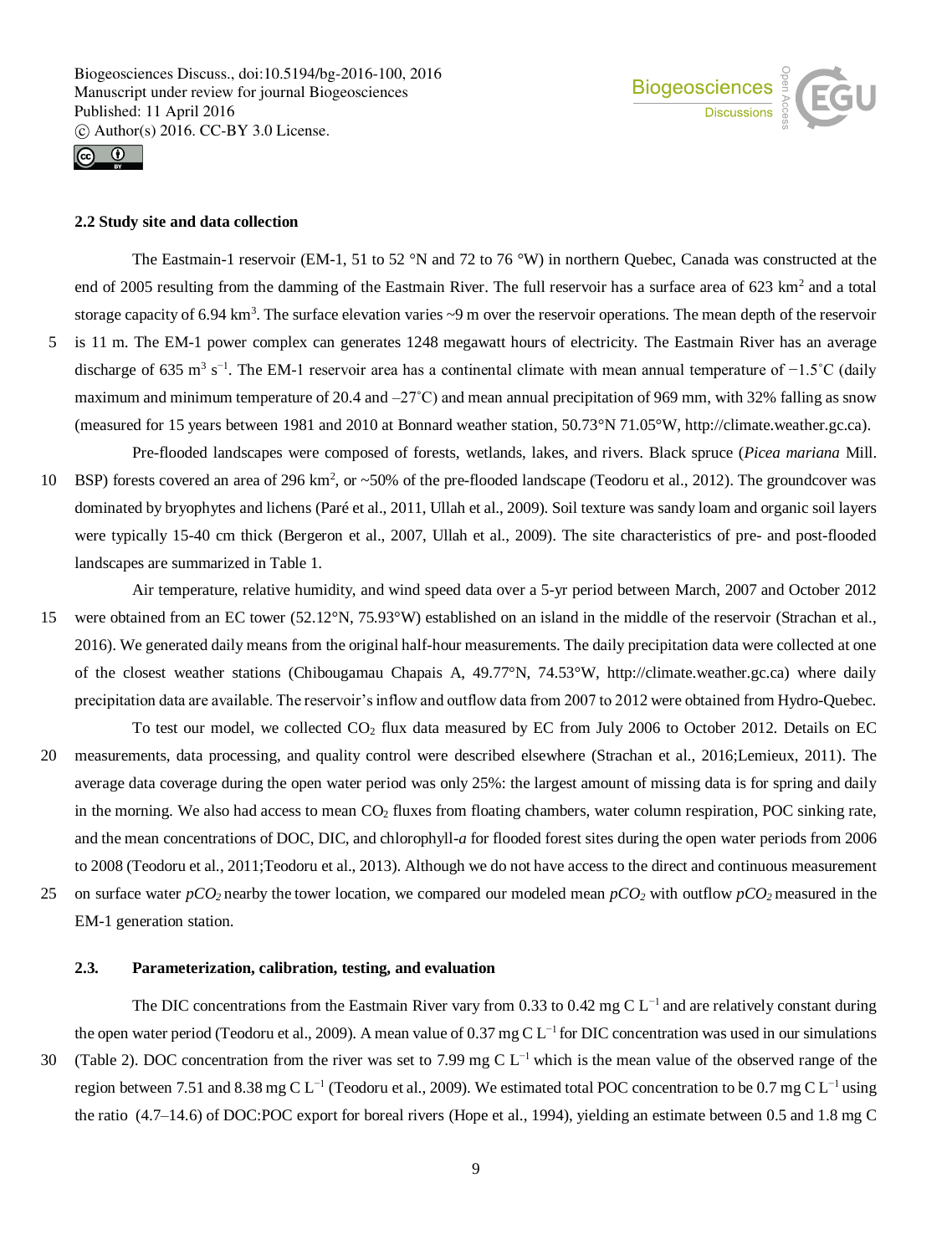



L −1. POC<sup>L</sup> concentration of 0.1 mg C L−1 in inflow was estimated using observed chlorophyll-*a* concentration (1.58–2.78 μg  $L^{-1}$ ) from natural lakes in Northern Quebec (Teodoru et al., 2013) and the empirical relationship between POC<sub>L</sub> and chlorophyll-*a* concentrations following Eq. (3). DIC concentration in precipitation of 0.6 mg C L−1 appears to be reasonable in the boreal region. A value of 2 mg C L<sup>−1</sup> for DOC concentration in precipitation was used in this study (Moore, 2003).

- 5 Terrestrially-derived DOC<sub>L</sub> in inflow is estimated to be 19% of total DOC (Søndergaard and Middelboe, 1995). A higher percentage (60%) of total DOC from sediment export to the water column is assumed to be the labile component, as autochthonous DOC has been thought of more bioavailable than DOC receiving from surrounding catchments (Koehler et al., 2012); the remaining DOC is assumed to be refractory. The decay rate of DOC<sub>L</sub> and DOC<sub>R</sub> at 20 °C is set at 0.1 and 0.005, respectively (Søndergaard and Middelboe, 1995). POC<sub>D</sub> has a relatively high decay rate of 0.05 in our simulations (Hanson et
- 10 al., 2004). The C:N ratio in POC<sub>D</sub> is estimated to be 16.0 within the range (10.7-25.5) reported for boreal lakes and reservoirs (Teodoru et al., 2013), resulting in very liable litter input through POC sedimentation. The decomposition rates of the sediment C pools at 20°C were parameterized for the forest soils in two boreal black spruce forests in Northern Quebec (Kim et al., 2014a) (Table 2).
- The model was run with a daily time-step and a vertical resolution of 0.02, 0.01, 0.1, and 0.05 m for snow, ice, water, 15 and sediment, respectively. We filled the gaps of the input data by using a 4-yr (2008–2011) average daily time series. The inundation was assumed to occur on November 1, 2015. The initial woody vegetation C biomass in foliage, woods, and roots and soil organic C in the organic and mineral layers were obtained from literature (Table 1), for this model development and evaluation. In an operational mode the initial C stores would be simulated with a pre-flood version of Forest-DNDC (Kim et al. 2014a). FAQ-DNDC then created a water column overlying the forest soil by allowing an inflow and 100  $\text{m}^3$  s<sup>-1</sup> of outflow,
- 20 until the water depth reached the mean depth. Once the reservoir was full, we assumed the vegetation C biomass was added to the litter C pools. Most tree stems were removed through reservoir surface elevation change due to dam operation in winter. Here we estimated 70% of wood C removal  $(R_w)$  in the winter of 2005 for the test run. The impact of this assumption on reservoir CO<sub>2</sub> emissions was explored using sensitivity analysis by varying the fraction of stems removal.

We calibrated the model using lake indices: concentrations of DIC and DOC, measured during the ice-free period of 25 the year 2006, 2007, and 2008. We then tested the model simulation results against  $CO<sub>2</sub>$  fluxes measured from the EC tower. We expected that simulated  $CO<sub>2</sub>$  fluxes, water column respirations, and POC sedimentation to fall within measured range. We evaluated the performance of FAQ-DNDC in two phases: warming and cooling, given that ice-off and -on dates greatly affect CO<sup>2</sup> evasion timing, and thereby influence the overall model performance.

Several approaches were used to quantitatively evaluate the model performance. We computed root mean square error  $30$  (RMSE), comprising to components: systematic RMSE<sub>S</sub> and unsystematic or random RMSE<sub>U</sub> error, the refined Willmott index (Willmott et al., 2012), and Pearson correlation coefficients. The refined Willmott index of agreement is an index of model efficiency and varies between –1 and 1: a value closer to 1 indicates the better model performance. For the Pearson's correlation coefficient, a value of 1 indicates strong correlation between observations and model output, while values near 0 indicate weaker and often insignificant correlations between observations and model output.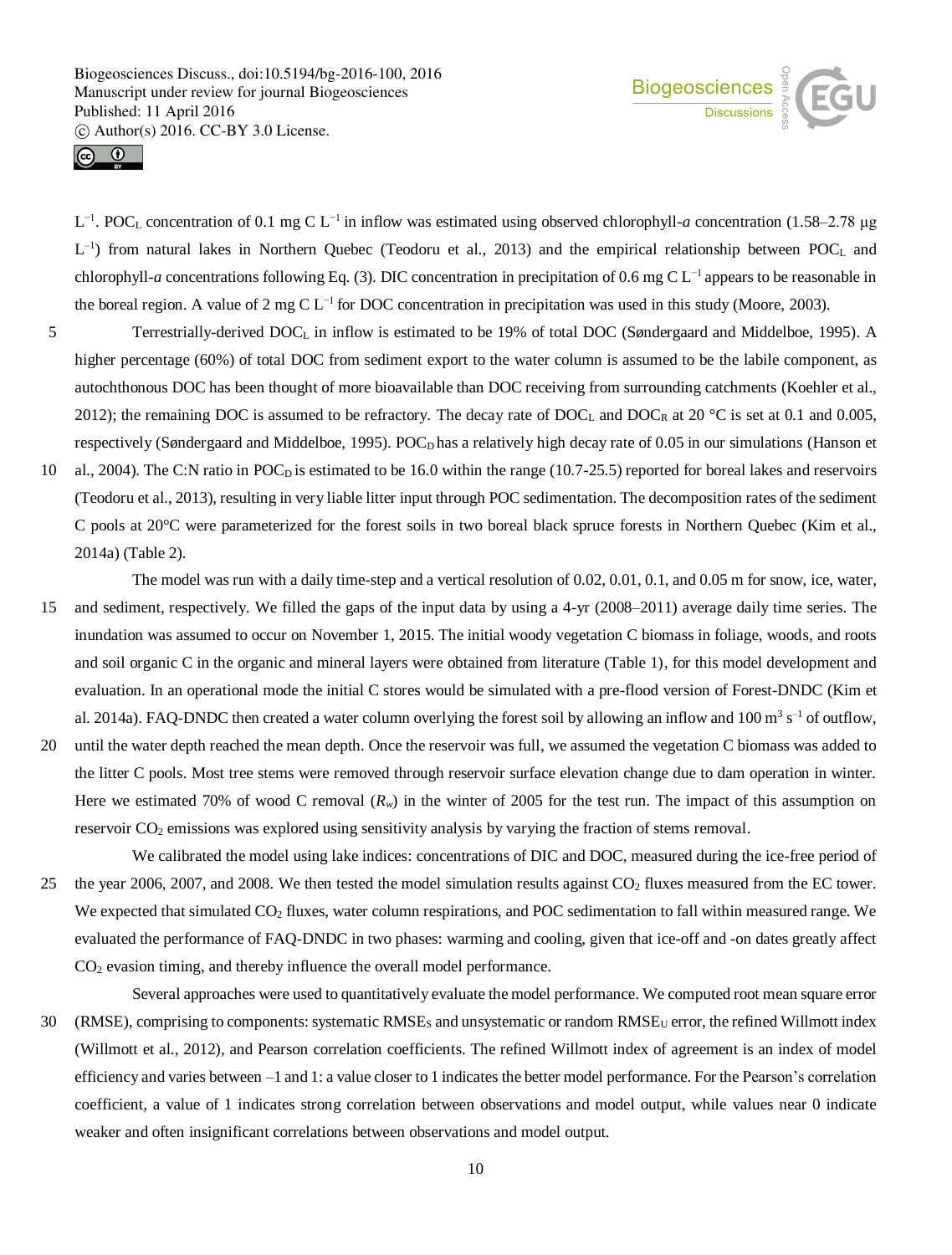

#### **2.4. Sensitivity analysis and simulation experiments**

We performed sensitivity analysis by assessing the magnitude of change in  $CO<sub>2</sub>$  evasions in response to changes in the magnitude of  $R_w$ ,  $f_{O_2}$ , and two climate forcings (i.e., air temperature and wind speed). We changed  $R_w$  (0.4 and 0.8, compared to the 0.6 used in the model test) and  $f_{O_2}$  (0.4 and 0.8, compared to 0.6) to explore the model uncertainty due to 5 flooding events. We increased and decreased the air temperature by 2  $^{\circ}$ C and wind speed by 20% compared to that in the baseline simulation to examine the model sensitivity while keeping the remaining parameters and inputs at their original values. The sensitivity of temperature was due to two interactions: physical attributes such as ice duration, and biogeochemical attributes such as in the rate of decomposition. For wind speeds, we wanted to examine whether the  $CO<sub>2</sub>$  emissions are ultimately controlled by  $CO_2$  production in the reservoir or the environmental factor (i.e., wind speeds) that control the gas

10 exchange coefficient across air–water interface (see Eqs.  $[7-13]$ ). To assess the effects of these changes on  $CO<sub>2</sub>$  emissions over the engineering lifetime of a reservoir, we ran FAQ-DNDC repeating the mean climate and input parameters for 100 years. The model was considered to be sensitive to the parameters or climate input if the mean change exceeded 10% of the base run.

# **3 Results**

#### **3.1 Model performance**

- 15 Overall, simulated  $CO<sub>2</sub>$  fluxes generally follow the pattern of, and are consistent with, the EC  $CO<sub>2</sub>$  flux observations (Fig. 2). The simulated CO<sub>2</sub> fluxes ranged from a low of 0.6 to a high of 9.2 g C m<sup>-2</sup> d<sup>-1</sup> while the RMSE, RMSE<sub>S</sub>, and RMSE<sub>U</sub> of the simulated and observed daily CO<sub>2</sub> flux were in the range of  $0.6-1.3, 0.2-1.1$ , and  $0.4-1.3$  g C m<sup>-2</sup> d<sup>-1</sup> for the open water period, respectively. RMSE<sub>S</sub> was larger than  $RMSE_U$  in the year of 2006, 2008, and 2009. The  $d_r$  was in the range of 0.32– 0.56 across the simulation period with the exception of 2012 ( $d<sub>r</sub>$  = 0.20), and the Pearson's correlation coefficients were 0.32–
- 20 0.55 with the exception of 2006 ( $r = -0.09$ ) and 2010 ( $r = 0.08$ ). Overall, simulated mean CO<sub>2</sub> fluxes were similar to EC observations over the period of 2006–2012, but both EC measured and modelled CO<sup>2</sup> fluxes were much smaller than chamberbased measurements (Fig. 3).

FAQ-DNDC reasonably predicted POC sedimentation rate and concentrations of DOC, DIC, chlorophyll-*a*, but tended to underestimate water column respirations (Fig. 4). Specifically, the model accurately predicted POC sinking rate for

25 the open water period of 2008. However, simulations underestimated water column respiration by 22–31%, for the first three years (2006–2008). The model predicted relatively stable chlorophyll-*a* concentrations compared to the observations. The modeled mean  $pCO_2$  generally followed the observed annual and seasonal change in outflow  $pCO_2$  (Fig. S1).

## **3.2 Annual CO<sup>2</sup> emissions with reservoir age**

Both measured and modeled annual daily mean  $CO<sub>2</sub>$  fluxes over the observation period (2006–2012) showed a 30 decreasing trend with the years (2006–2008) after flooding (Fig. 3), but the model predicted relatively high emission rate for

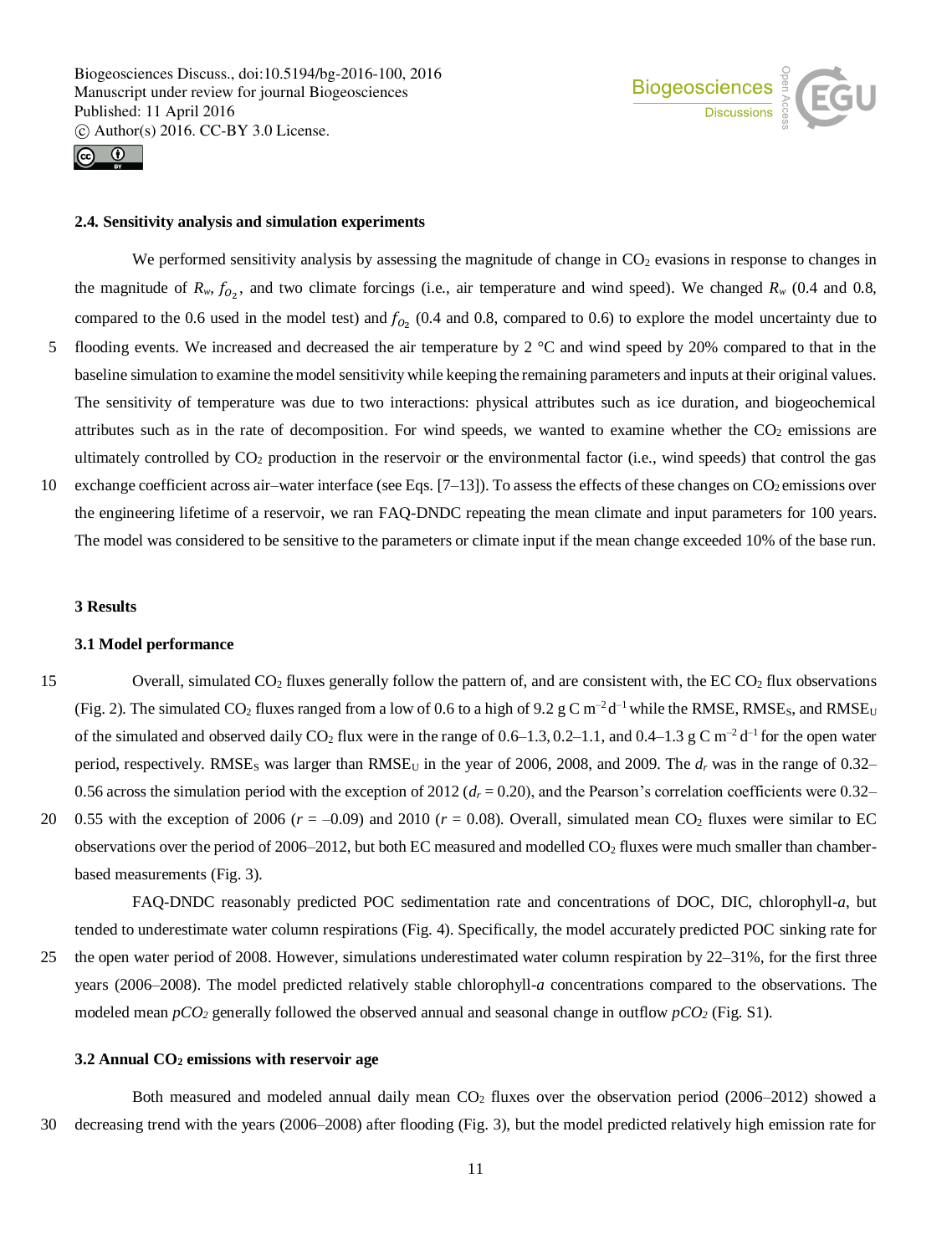



 $2011$ , and  $2012$ , respectively. Scenario simulations showed the steep decline in annual  $CO<sub>2</sub>$  emissions occurred in the first three years ( $\sim$ 205 to  $\sim$ 120 g C m<sup>-2</sup> yr<sup>-1</sup>), while during the rest of reservoir lifetime modelled fluxes declined slowly to  $\sim$ 114 g  $C$  m<sup>-2</sup> yr<sup>-1</sup> (Fig. 5). The modeled decline was associated with the decreasing benthic fluxes (dissolved  $CO_2$ ) that initially contributed as high as 37% of the annual  $CO<sub>2</sub>$  emissions, and declined gradually thereafter as low as  $\sim$ 30% in the old reservoir.

# 5 **3.2 Seasonal exchange of CO<sup>2</sup> emissions**

The modeled peak CO<sub>2</sub> emissions (3.2–9.2 g C m<sup>-2</sup> day<sup>-1</sup>) from the EM-1 reservoir typically occurred in the first week after ice cover break up (DOY from 120 to 150 over 2006–2012, Fig. 2). Daily CO<sub>2</sub> emissions after break up generally decreased, but remained above zero during the summer. With water mixing in late summer (i.e., the period of cooling, DOY 210–240), modeled daily CO<sub>2</sub> emission rates reached a second peak (1.8–3.2 g C m<sup>-2</sup> day<sup>-1</sup>) but much smaller compared to the

10 spring peak. Then daily CO<sub>2</sub> fluxes decreased and became ~0.7 g C m<sup>-2</sup> day<sup>-1</sup> during the rest of open water period. In the ice-

cover period, there was no gas exchange across air–water interface.

## **3.4 Sensitivity analysis**

The modeled annual  $CO_2$  emissions and benthic dissolved  $CO_2$  fluxes showed great sensitivity to  $Rw$ ,  $f_{O_2}$  and air temperature, but not to wind speed. (Fig. 5). Decreasing the *Rw*to 0.4 from the 0.6 used in the base simulation led to an increase

- 15 of the annual CO<sub>2</sub> emissions by up to 10% in the first 3 years, and then the increase subsequently declined to  $\sim$ 2%. The opposite patterns occurred when *Rw* was increased to 0.8. The simulated response to the change in  $f_{0_2}$  was linear. By increasing  $f_{0_2}$  to 0.8, the dissolved  $CO<sub>2</sub>$  fluxes (74% of DIC fluxes) across sediment–water interface increased by  $21\pm4\%$  over the simulation period, and the annual CO<sub>2</sub> emissions increased by 6±2%. The warmer climate scenario (+2  $^{\circ}$ C) caused an increase in dissolved  $CO<sub>2</sub>$  fluxes across sediment–water interface by approximately 50% in the early stage of the reservoir, and then the increase
- 20 rate generally declined to 2% over 100 years. The  $CO<sub>2</sub>$  emission initially increased up to 43%, and then the increase rate declined to 12% with reservoir aging. Contrastingly, the cooler climate scenario  $(-2 \degree C)$  resulted in a decline for both C fluxes across sediment–water and air–water interfaces. The decreasing rates for benthic fluxes and  $CO<sub>2</sub>$  effluxes declined to 6% and 9% from 20% and 16%, respectively. Generally, changes to the wind speed influenced the C fluxes across the sediment–water and air–water interface, but not significantly. Both increasing and decreasing wind speeds enhanced annual CO<sub>2</sub> emissions
- 25 only by 1 and 1% over 100 years, respectively. Benthic dissolved CO<sup>2</sup> fluxes increased by 1.5 % for the higher wind speed scenario and 0.1% for the lower wind speed scenario.

Besides the magnitudes,  $Rw$  and  $f_{O_2}$  had limited effects on the seasonal change in  $CO_2$  emissions, while air temperatures and wind speeds greatly influenced the seasonal pattern (Fig. 6). Increasing air temperature by  $2 \degree C$  made an early and grater spring emission peak (6.0 *vs.* 5.3 g C m<sup>-2</sup> day<sup>-1</sup>) and a longer emission period (i.e., the open water length, 200

30 vs. 182 days) over the period of 2006 to 2012, while a lower spring emission peak  $(4.4 \text{ g C m}^{-2} \text{ day}^{-1})$  and shorter emission period (168 days) occurred under the cooler climate scenario. Higher wind speeds led to a higher spring emission peak (6.0 g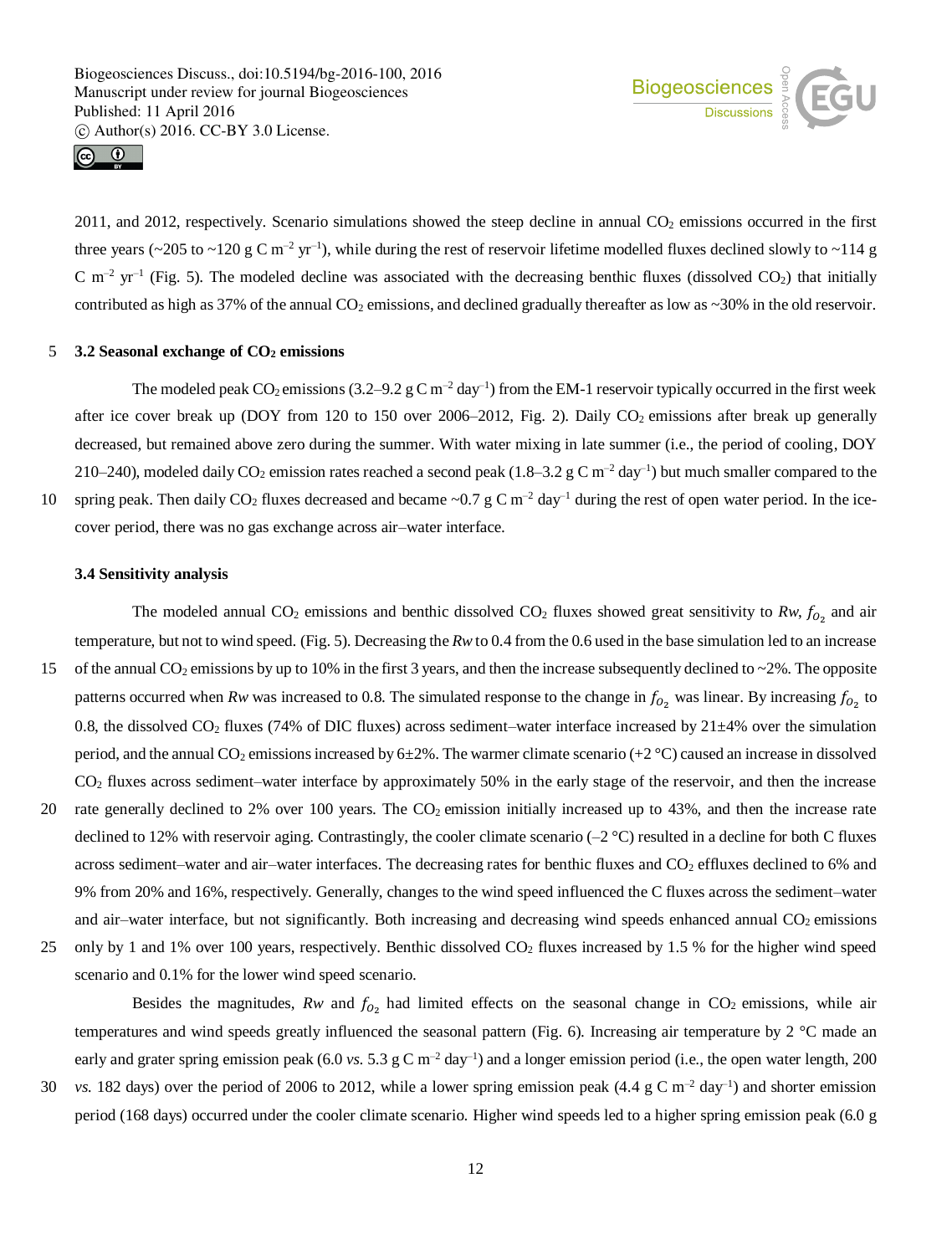



 $C m^{-2}$  day<sup>-1</sup>) but slightly shortened emission period by 1 day; lower wind speeds caused a longer emission period (187 days), but reduced the mean daily fluxes (0.84 *vs.* 0.88  $g \text{ C m}^{-2}$  day<sup>-1</sup>). Both environmental variables had limited effects on the magnitude of  $CO<sub>2</sub>$  emissions during autumn and summer.

## **4 Discussion**

## 5 **4.1 Effects of flooding on C dynamics**

need more time than reported here.

According to our simulations the EM-1 reservoir is a net  $CO_2$  source to the atmosphere over its lifetime (Fig. 5), which supports our first hypothesis. Our finding agrees with previous observational studies that examined GHG fluxes in boreal reservoirs (Teodoru et al., 2012). Besides terrestrially-derived DOC from surrounding catchment, mineralization of flooded terrestrial organic matter is an important regulator of C processing in young reservoirs (Venkiteswaran et al., 2013;Brothers et

- 10 al., 2012b). Similar with power or exponential declines in annual CO<sub>2</sub> emissions reported in the global syntheses (St. Louis et al., 2000;Barros et al., 2011), the modeled change supports our second hypothesis that the gas exchange is initially high, gradually decline, and then become relatively flat (but still decreasing) with reservoir age. Our finding is also largely consistent with the empirical study reporting a first-order exponential decay trend using data from the EM-1 reservoir and other older boreal reservoirs (Teodoru et al., 2012). However, the empirical model estimated longer decline period (12 to 15 years) than
- 15 our simulated (three years) using the process-based model. A previous modelling study without the consideration of the water column C processing and transport reported that the fast decline occurred for the first four decades after flooding at the boreal forest site (Kim et al., 2016). Our modeled annual change is attributed to not only the benthic processes such as relatively low decomposition rates regulated by temperatures and redox potentials under anaerobic conditions, but also the water column processes.
- 

20 Our simulations also show that sediment organic C keeps loosing over the simulation period (i.e., 100 years) (Fig. 7). Here, the organic C burial efficiency was defined as the ratio between the sum of DOC and DIC fluxes and the POC sinking rate. Unlike the forest ecosystems, both physical (e.g., sedimentation and diffusion) and biogeochemical (e.g., decomposition) processes in the water column and sediments co-determine reservoir C dynamics. Large amounts of terrestrial organic matter in reservoir sediments provides a continuous source of  $CO<sub>2</sub>$ , while the 25 overlying water column, like blanket, slows down CO<sup>2</sup> escaping from the sediment to the atmosphere. We did not incorporate methane production in our estimates yet, if methane production is included, the reservoir would probably

Flooded terrestrial organic C, ranging from 10.6 to 12.9 kg C  $m^{-2}$  in our sensitivity analysis, positively affect CO<sup>2</sup> emissions from the reservoir (Fig. 5 a). This agrees with previous observation studies of reported that the spatial 30 heterogeneity of surface  $CO<sub>2</sub>$  fluxes from the EM-1 reservoir is related to the former landscape types with different quantity of organic C flooded (Brothers et al., 2012a;Teodoru et al., 2011). However, Venkiteswaran et al. (2013) reported that the amount of flooded organic C (ranging from 3.1 to 4.6 kg C  $\rm{m}^{-2}$ ) had limited effects on GHG fluxes in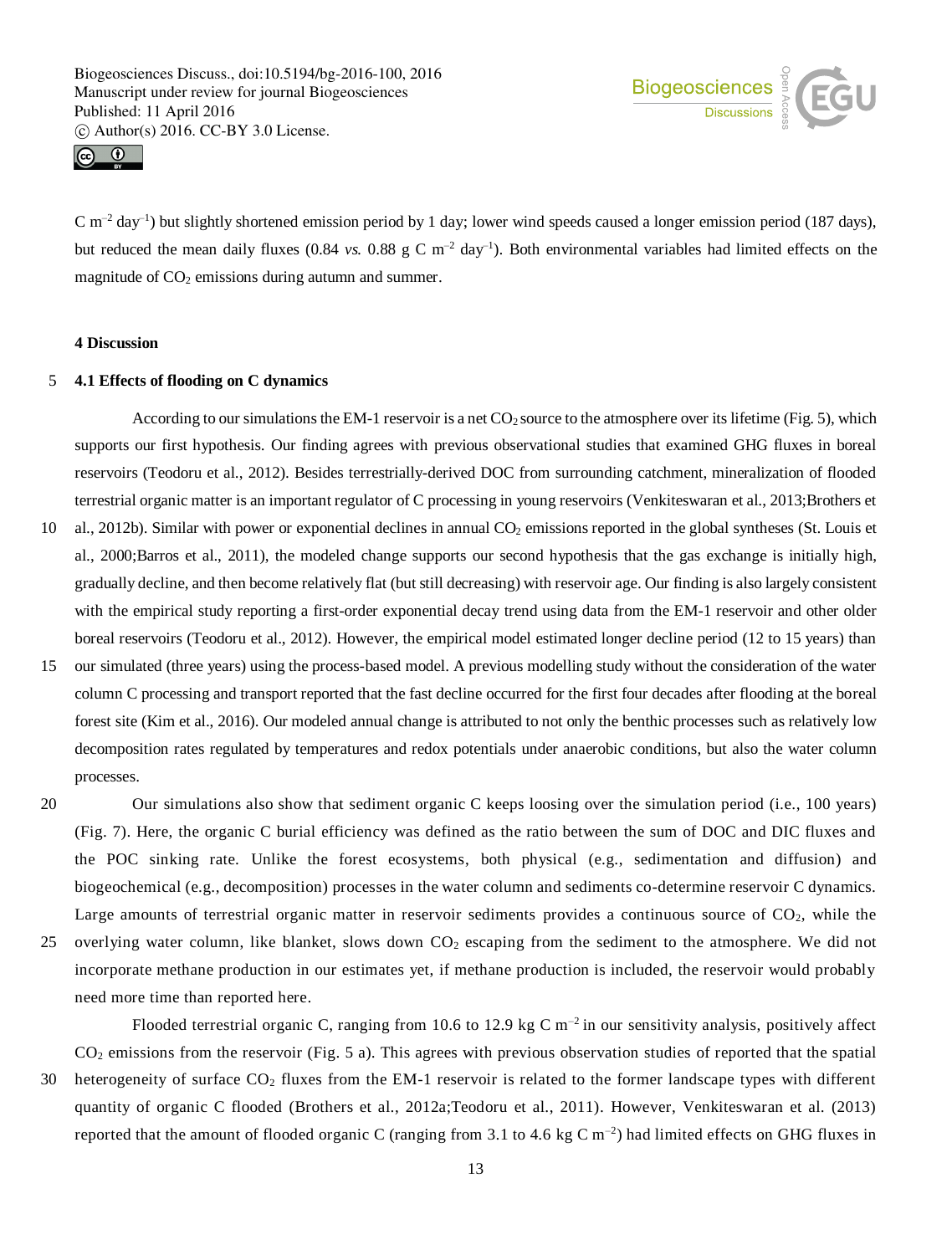



the first five years after flooding from their experimental reservoirs on the Canadian Shield. The different quantities of terrestrial organic C flooded between two studies might produce the discrepancy. We also argue that  $CO<sub>2</sub>$  emissions across air–water interface are not only controlled by  $CO<sub>2</sub>$  production that is related to organic C content in the flooded soils, but also physical transport processes such as air–water gas exchange (Eqs.  $[7-13]$ ) and sediment–water mass

5 transport (Eqs. [15–18]).

The partitioning parameter  $f_{O_2}$  for decomposition products: CO<sub>2</sub> and DOC, significantly alters benthic C fluxes from the sediment, but has weak effects on air–water gas exchange (Fig. 5b). Our results are largely consistent with laboratory incubation studies that have shown a negative influence of oxygen availability (aerobic vs. anaerobic conditions) on  $CO<sub>2</sub>$ production (Kim et al., 2015;Moore and Dalva, 2001) and a positive effect on DOC concentration (Kim et al., 2014b). Many

- 10 studies have also found that soil inundation may constrain aerobic respiration (e.g., Lewis et al., 2014;Sanchez-Andres et al., 2010), and thereby relatively increase DOC concentration (Moore et al., 2003). However, incubation studies have also observed that flooded soils may produce more  $CO<sub>2</sub>$  under non-flooded conditions than under flooded conditions, if there was no control on oxygen levels (e.g., Oelbermann and Schiff, 2010, 2008). Flooding makes more water to circulate through the substrate, not directly leading to aerobic and anaerobic conditions. For the relatively weaker effects of  $f_{0_2}$  on CO<sub>2</sub> emissions
- 15 than on benthic fluxes, we lack the benthic flux measurement data to test our model. A possible explanation is that benthic fluxes occurs during the whole year, whereas the  $CO<sub>2</sub>$  emissions occurs only during the open water period. An alternative explanation may be indirect physical effects such as the gas transfer function and water vertical movements.

#### **4.2 Environmental controls on reservoir CO<sup>2</sup> emissions**

Environmental factors especially temperature greatly influence the reservoir C dynamics (Fig. 5c, d). Equation (1, 2, 20 7–10) and temperature sensitive parameters listed in Table 2 revealed that biogeochemical and physical processes (e.g., decomposition and air–water gas transfer) regulate the C processing and transport in the reservoir system. Warmer climate can shorten ice cover length and increase sediment and water temperatures (Wang et al., 2016;Yao et al., 2014), which probably results in a higher mineralization rate (Gudasz et al., 2010) and a longer emission period (Wang et al., 2016). The gas transfer rate is higher at higher wind speeds and higher temperatures (Eqs. [7–13]), as shown in other studies (Jonsson et al., 25 2008;Vachon and Prairie, 2013). Hence, warmer climate and higher wind speeds would enhance annual CO<sub>2</sub> evasions from the reservoir surface, if there is enough dissolved  $CO<sub>2</sub>$  available in the surface water. However, wind speeds have limited effects on water and sediment temperatures (Wang et al., 2016), which causes no significant change in the supply of dissolved CO<sup>2</sup> to the water column. Moreover, lower wind speeds may prolong the open water period by influencing surface energy

balance (Wang et al., 2016), which causes high uncertainties in the effects of wind speed on annual  $CO<sub>2</sub>$  emissions.

30 As expected, the seasonal change of  $CO<sub>2</sub>$  emissions is influenced by thermal dynamics (e.g., ice cover duration and water vertical movement) that response to environment factors such as air temperatures and wind speeds (Figs. 2 and 6). The observed and modeled peaks of CO<sub>2</sub> emission often occurred after ice-off dates in late spring and at autumn turnover that is due to cooling of reservoir in the late summer. This pattern is largely consistent with previous EC observations showing similar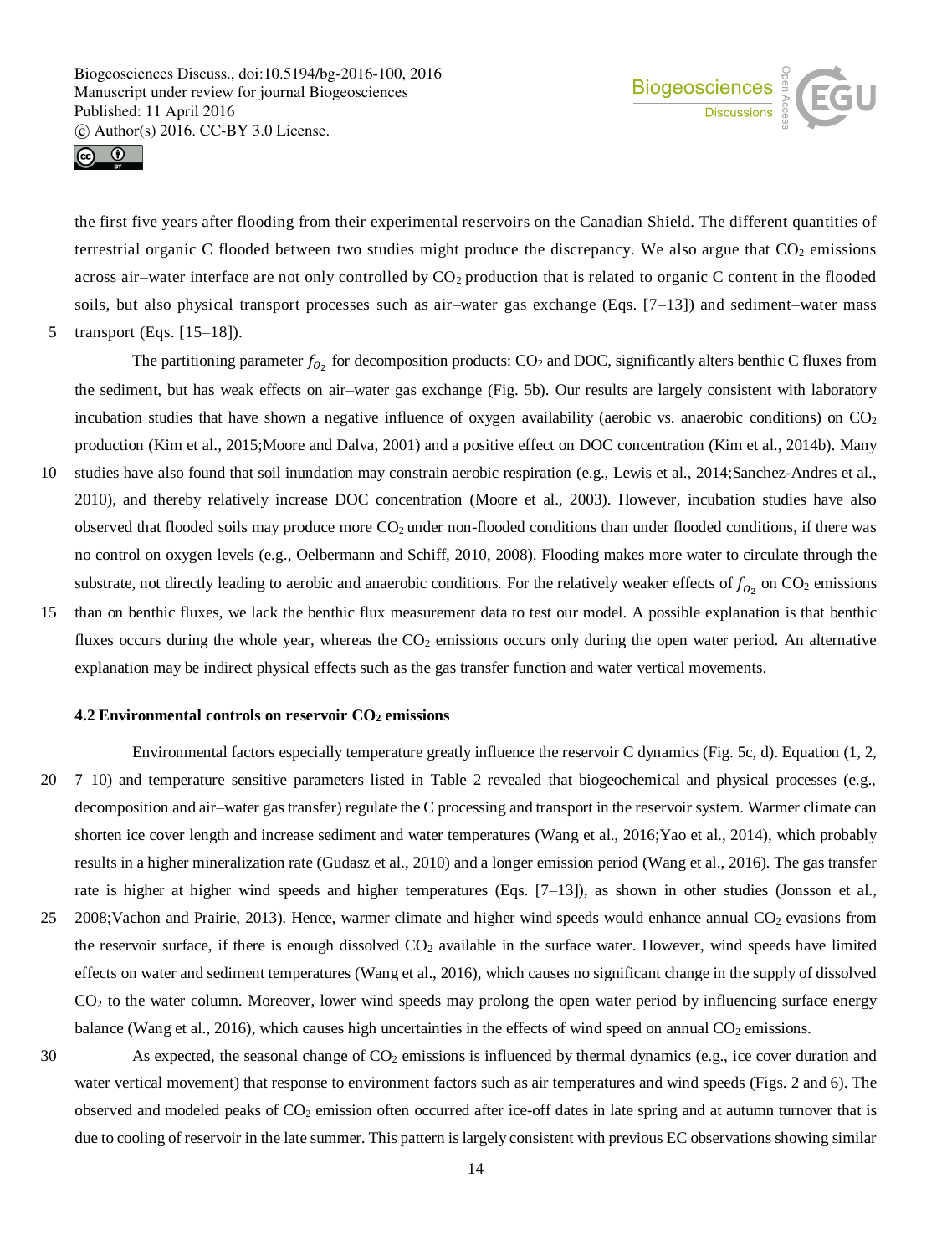



seasonal dynamics in boreal lakes during the open water period, although the modeled and observed flux magnitudes are greater from young boreal reservoir than from boreal lakes (Huotari et al., 2011;Mammarella et al., 2015;Jonsson et al., 2008). In the simulations the spring  $CO_2$  flux reflects the release of the accumulated dissolved  $CO_2$  under ice-cover over the winter, which comes from the mineralization of organic matter in the water column and benthic respiration. Once ice-cover breaks,

- 5 DIC concentration declines very fast due to the high *pCO<sup>2</sup>* gradient between surface water and the atmosphere. Thus, the largest discrepancies between simulated and observed  $CO<sub>2</sub>$  flux occurred in spring and they are due the lack of accuracy in estimating actual timing of break up (Wang et al., 2016). The dissolved  $CO<sub>2</sub>$  accumulates in the deeper layers due to water stratification in summer. Autumn turnover mixes deeper CO<sub>2</sub>-enriched water with surface water, resulting in the second high emissions. This mechanism represented in the model agrees with speculated explanation for high fluxes that occurred during
- 10 periods of convective mixing due to nighttime cooling of surface water (Eugster et al., 2003).

Low summer CO<sub>2</sub> emissions in our simulations are directly attributed to relatively low concentration of dissolved  $CO<sub>2</sub>$  after spring emissions (Figs. 2 and 6), and high gross primary production (uptake of  $CO<sub>2</sub>$ ) during summer (Eqs. [1–3]). The observed fluxes are also lower in the summer although we do not have the temporal resolution in the observations of epilimnetic DIC concentrations to confirm the simulated cause. Our finding is consistent with a study that found  $CO<sub>2</sub>$  fluxes

- 15 were negatively correlated to chlorophyll-*a* concentrations on a monthly basis in a temperate lake (Shao et al., 2015). The influence of plankton on the summer  $CO<sub>2</sub>$  emission rate can also be explained by that higher emission rate occurred during night compared to day (e.g., Podgrajsek et al., 2015;Shao et al., 2015;Eugster et al., 2003), and productive lakes had lower  $CO<sub>2</sub>$  fluxes than unproductive lakes (e.g., Mammarella et al., 2015; Huotari et al., 2011). On the other hand, the dissolved  $CO<sub>2</sub>$ in the water surface layer can be filled up with the deepening of epilimnion layer and mineralization of organic C in the water
- 20 column to keep dissolved CO<sup>2</sup> concentrations in a relatively high level compared to that in the atmosphere. Hence, the water surface still acts as a weak C source during summer. However, Lake Erie acted as a small C sink during the summer, although acted as an annual source (Shao et al., 2015). Despite the different climate between study sites, flooded terrestrial organic matter may continuously provide the water column  $CO<sub>2</sub>$  in the boreal reservoir, resulting in the difference between artificial and natural ecosystems in summer  $CO<sub>2</sub>$  fluxes.

## 25 **4.3 Uncertainty and future work**

Here we present the first modeling study on reporting the  $CO<sub>2</sub>$  emissions from a boreal hydroelectric reservoir using a mechanistic model that provides an understanding of the effects of reservoir creation on seasonal and interannual variability of C dynamics. We also acknowledge that our model does not yet take into account several factors that are known to influence C processing in the sediment and the water column. Firstly, we have largely simplified the

30 decomposition process omitting the effects of dissolved oxygen. Our results could be biased by the partitioning parameter ( $f_{\theta_2}$ ) on the decomposition production: CO<sub>2</sub> and DOC, as dissolved oxygen availability not only changes with water depth and ice cover dynamics but also affects microbial utilization of DOC to CO<sub>2</sub>. Secondly, although the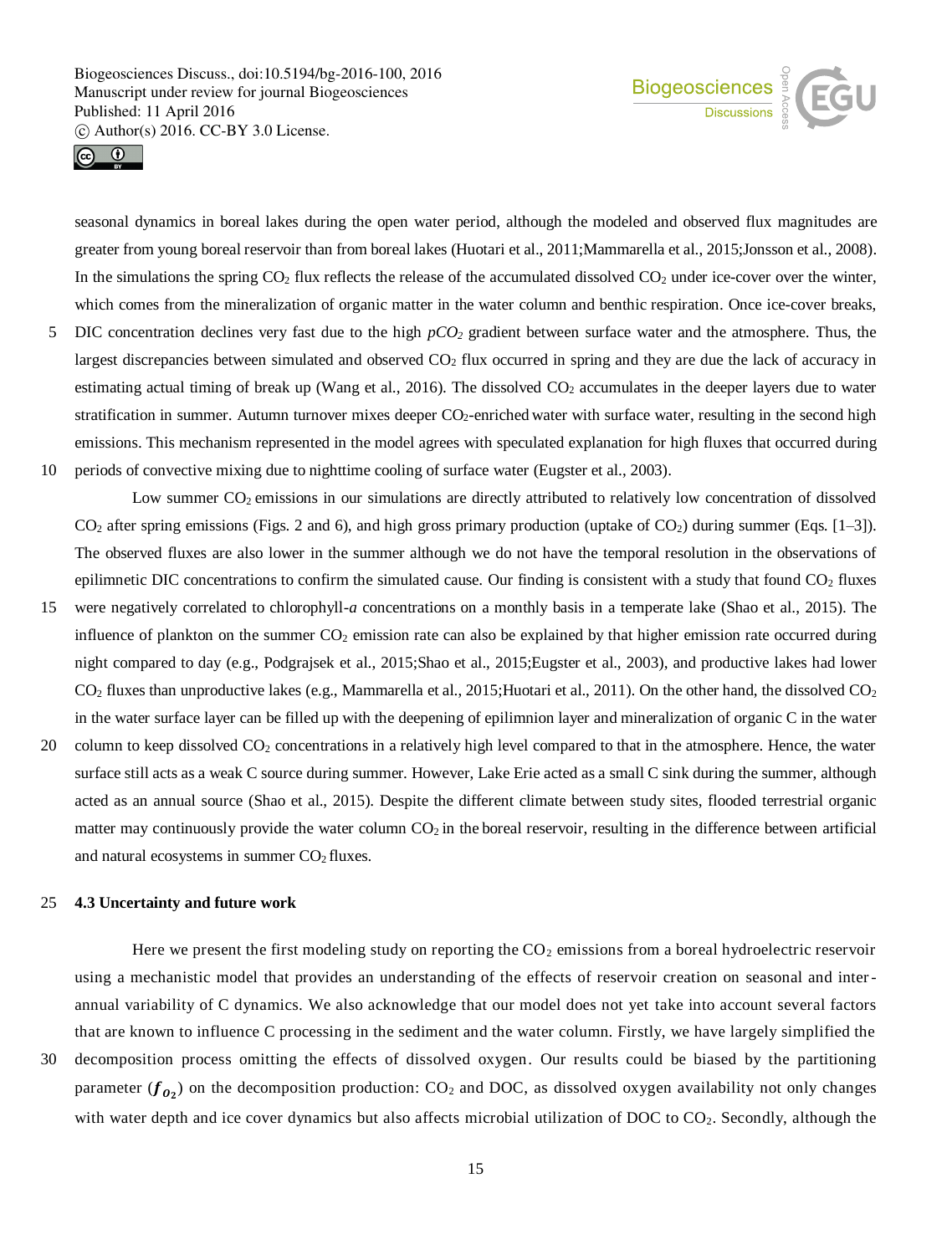



model is able to produce methane from sediments, we are still developing the methane oxidation process by accounting for the oxygen cycle. Finally, we ignore aspects of carbonate equilibria that affects water *pH* and *pCO2.* We are currently refining FAQ-DNDC to account for these limitations of the current version, focusing on the oxygen cycle, methane processes, and aquatic chemistry. The net change in C exchange due to the creation of a northern reservoir can be 5 quantified by running FAQ-DNDC for pre- and post-flood landscapes. Furthermore, we need to better quantify lake/reservoir C budget using a process-based model, enhancing our understanding and prediction under projected

# **5 Conclusions**

climate change (Hanson et al., 2015).

- In summary, FAQ-DNDC, a parsimonious data requirement model suitable for regions where there is a dearth 10 of possible input data, predicts  $CO_2$  emissions from a newly created boreal hydroelectric reservoir reasonably well. In this study, we demonstrated the seasonal and inter-annual variability of reservoir surface  $CO<sub>2</sub>$  emissions and examined their underlying physical and biogeochemical mechanisms, which are consistent with observations and speculated mechanisms in empirical studies. The thermal dynamics to some extent control the seasonality of  $CO<sub>2</sub>$  fluxes across air–water interface. The amount of flooded terrestrial organic C positively influence the  $CO<sub>2</sub>$  emissions, because
- 15 flooded terrestrial organic C will slowly release to the atmosphere over several decades to centuries after flooding. The boreal reservoirs may act as a net C source over their lifetime, and the C emissions would quickly decline in the first three years after flooding and then decrease slowly for the reaming of reservoir lifetime. Our model provides a useful tool to investigate the effects of reservoir creation on C dynamics and would help hydro-power industry to evaluate its greenhouse gas contributions.

## 20 **Acknowledgements**

This study was supported by a Natural Sciences and Engineering Research Council of Canada Collaborative Research Grant (award no. CRDPJ 401579-10) and funds from Hydro-Québec to IS and NTR. We thank Tim Moore and Andrew Pinsonneault for helpful discussions, and Laura Lyon for her comments on the manuscript.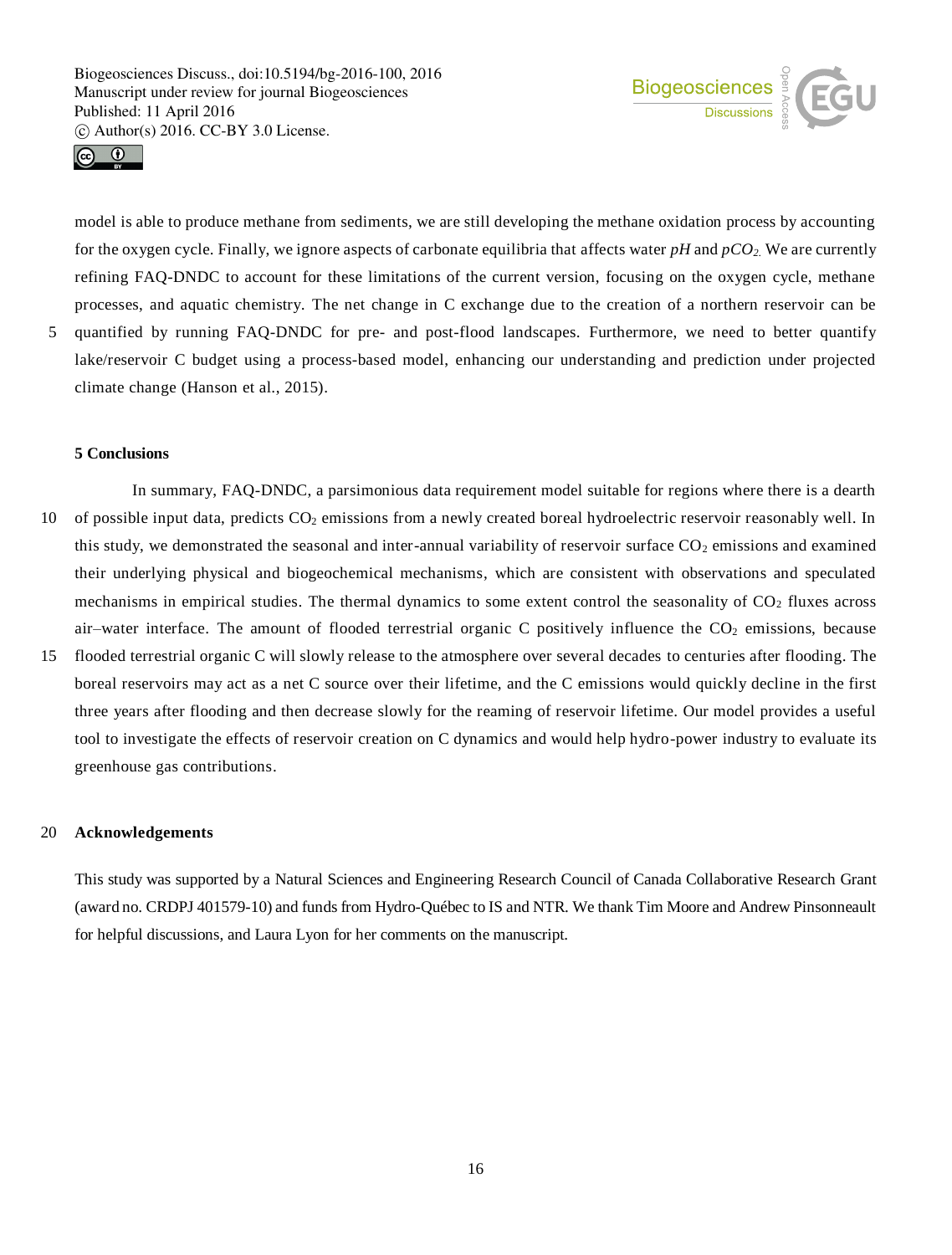



# **Figure captions:**

Figure 1: The model structure of FAQ-DNDC. Rectangles indicate major state variables (e.g., pools); solid arrows represent matter or heat flows; black dashed arrows indicate effects; colored arrows indicate the linkage among the three sub-models (Modified from Li et al., 2000;Hanson et al., 2004). T represents temperature in the thermal dynamic sub-model; Epi and Hyp 5 represent, respectively, epilimnion (upper water layer) and hypolimnion (lower water layer), where pools of dissolved organic carbon (DOC), dissolved inorganic carbon (DIC), living particular organic carbon (POCL), and dead POC (POCD) exist in the water column.

Figure 2: Modelled (lines) and measured (symbols) daily  $CO<sub>2</sub>$  fluxes at the Eastmain-1 reservoir from 2006–2012. Open red circles represent observations less than 24 half-hourly; solid black circles represent observations more than 24. Model

10 performance was evaluated using root mean square error (RMSE) and its components (systematic RMSEs and unsystematic RMSEu), refined Winmott index (*dr*), and Pearson correlation coefficients (*r*); n isthe number of days when there are available measurements from EC tower.

Figure 3: Comparison of annual mean daily  $CO<sub>2</sub>$  emissions between modeled and measured using floating chamber (2006– 2009) and eddy covariance (2006–2012) methods, respectively. Error bars represent standard deviations.

15 Figure 4: Comparison between measured and modeled concentrations of (a) dissolved inorganic C (DIC), (b) dissolved organic C (DOC), (c) chlorophyll-*a*, and (d) water column respiration (WCR), and (e) particular organic C (POC) sinking rate (*FPOC*) during the open water period of 2006–2008. Error bars represent standard deviations.

Figure 5: Sensitivity of annual  $CO_2$  emissions and benthic respiration (dissolved  $CO_2$ ) to changes in (a) aboveground C removal fraction ( $R_w$ ) and (b) oxygen effects ( $f_{0_2}$ ) under concurrent climate and hydro-thermal regime, and to changes in (c) air 20 temperature (*T*) and (d) wind speed (*u*). The curves were smoothed using a moving average filter with a span of 5.

Figure 6: Sensitivity of seasonal changes in  $CO<sub>2</sub>$  emissions to changes in (a) air temperature (*T*) and (b) wind speed (*u*). For the sake of celerity, we chose the year of 2010. The curves were smoothed using a moving average filter with a span of 5.

Figure 7: Simulated sediment carbon burial efficiency  $(=[F_{DOC} + F_{DIC}] / F_{POC})$  under concurrent climate and hydro-thermal regime. *F*<sub>*DOC*</sub> and *F*<sub>*DIC*</sub> represent fluxes of dissolved organic (DOC) and inorganic (DIC) carbon, respectively, from sediments

25 to the overlying water column if they are positive. Positive *FPOC* represents the sedimentation rate of particular organic carbon (POC) from the water column to the sediment.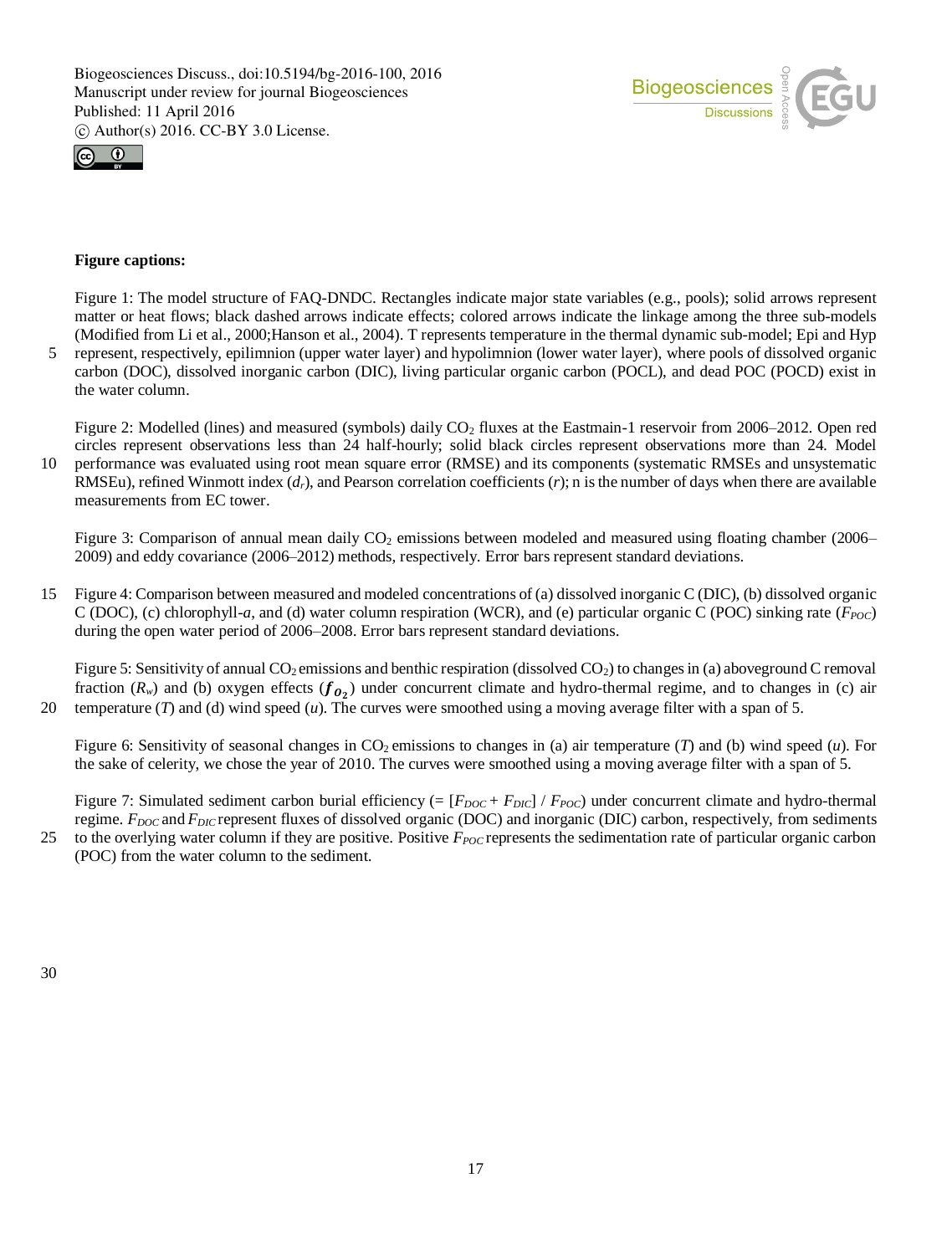



# **References**

Åberg, J., Jansson, M., and Jonsson, A.: Importance of water temperature and thermal stratification dynamics for temporal variation of surface water CO<sub>2</sub> in a boreal lake, J. Geophys. Res. [Biogeo], 115, G02024, 10.1029/2009JG001085, 2010.

Algesten, G., Sobek, S., Bergström, A.-K., Ågren, A., Tranvik, L. J., and Jansson, M.: Role of lakes for organic carbon cycling 5 in the boreal zone, Glob. Change Biol., 10, 141-147, 10.1111/j.1365-2486.2003.00721.x, 2004.

Amon, R. M. W., and Benner, R.: Bacterial utilization of different size classes of dissolved organic matter, Limnol. Oceanogr., 41, 41-51, 10.4319/lo.1996.41.1.0041, 1996.

Barros, N., Cole, J. J., Tranvik, L. J., Prairie, Y. T., Bastviken, D., Huszar, V. L. M., del Giorgio, P., and Roland, F.: Carbon emission from hydroelectric reservoirs linked to reservoir age and latitude, Nat. Geosci., 4, 593-596, 10 http://www.nature.com/ngeo/journal/v4/n9/abs/ngeo1211.html#supplementary-information, 2011.

Bergeron, O., Margolis, H. A., Black, T. A., Coursolle, C., Dunn, A. L., Barr, A. G., and Wofsy, S. C.: Comparison of carbon dioxide fluxes over three boreal black spruce forests in Canada, Glob. Change Biol., 13, 89-107, 10.1111/j.1365- 2486.2006.01281.x, 2007.

Bradshaw, C. J. A., and Warkentin, I. G.: Global estimates of boreal forest carbon stocks and flux, Global Planet. Change, 15 128, 24-30, http://dx.doi.org/10.1016/j.gloplacha.2015.02.004, 2015.

Brothers, S. M., del Giorgio, P. A., Teodoru, C. R., and Prairie, Y. T.: Landscape heterogeneity influences carbon dioxide production in a young boreal reservoir, Can. J. Fish. Aquat. Sci., 69, 447-456, 2012a.

Brothers, S. M., Prairie, Y. T., and Del Giorgio, P. A.: Benthic and pelagic sources of carbon dioxide in boreal lakes and a young reservoir (Eastmain-1) in eastern Canada, Global Biogeochem. Cycles, 26, GB1002, 10.1029/2011GB004074., 2012b.

20 Carignan, R., Planas, D., and Vis, C.: Planktonic production and respiration in oligotrophic Shield lakes, Limnol. Oceanogr., 45, 189-199, 10.4319/lo.2000.45.1.0189, 2000.

Cole, J. J., Carpenter, S. R., Kitchell, J. F., and Pace, M. L.: Pathways of organic carbon utilization in small lakes: Results from a whole-lake 13C addition and coupled model, Limnol. Oceanogr., 47, 1664-1675, 10.4319/lo.2002.47.6.1664, 2002.

Cole, T. M., and Wells, S. A.: CE-QUAL-W2: A two-dimensional, laterally averaged, hydrodynamic and water quality model, 25 version 3.5, Instruction Report EL-06-1, US Army Engineering and Research Development Center, Vicksburg, MS., 2006.

Connolly, J. P., and Coffin, R. B.: Model of Carbon Cycling in Planktonic Food Webs, J. Environ. Eng., 121, 682-690, doi:10.1061/(ASCE)0733-9372(1995)121:10(682), 1995.

Desortová, B.: Relationship between Chlorophyll-α Concentration and Phytoplankton Biomass in Several Reservoirs in Czechoslovakia, Internationale Revue der gesamten Hydrobiologie und Hydrographie, 66, 153-169, 30 10.1002/iroh.19810660202, 1981.

Dillon, P., and Molot, L.: Dissolved organic and inorganic carbon mass balances in central Ontario lakes, Biogeochemistry, 36, 29-42, 10.1023/A:1005731828660, 1997.

Duguay, C. R., Flato, G. M., Jeffries, M. O., Ménard, P., Morris, K., and Rouse, W. R.: Ice-cover variability on shallow lakes at high latitudes: model simulations and observations, Hydrol. Processes, 17, 3465-3483, 10.1002/hyp.1394, 2003.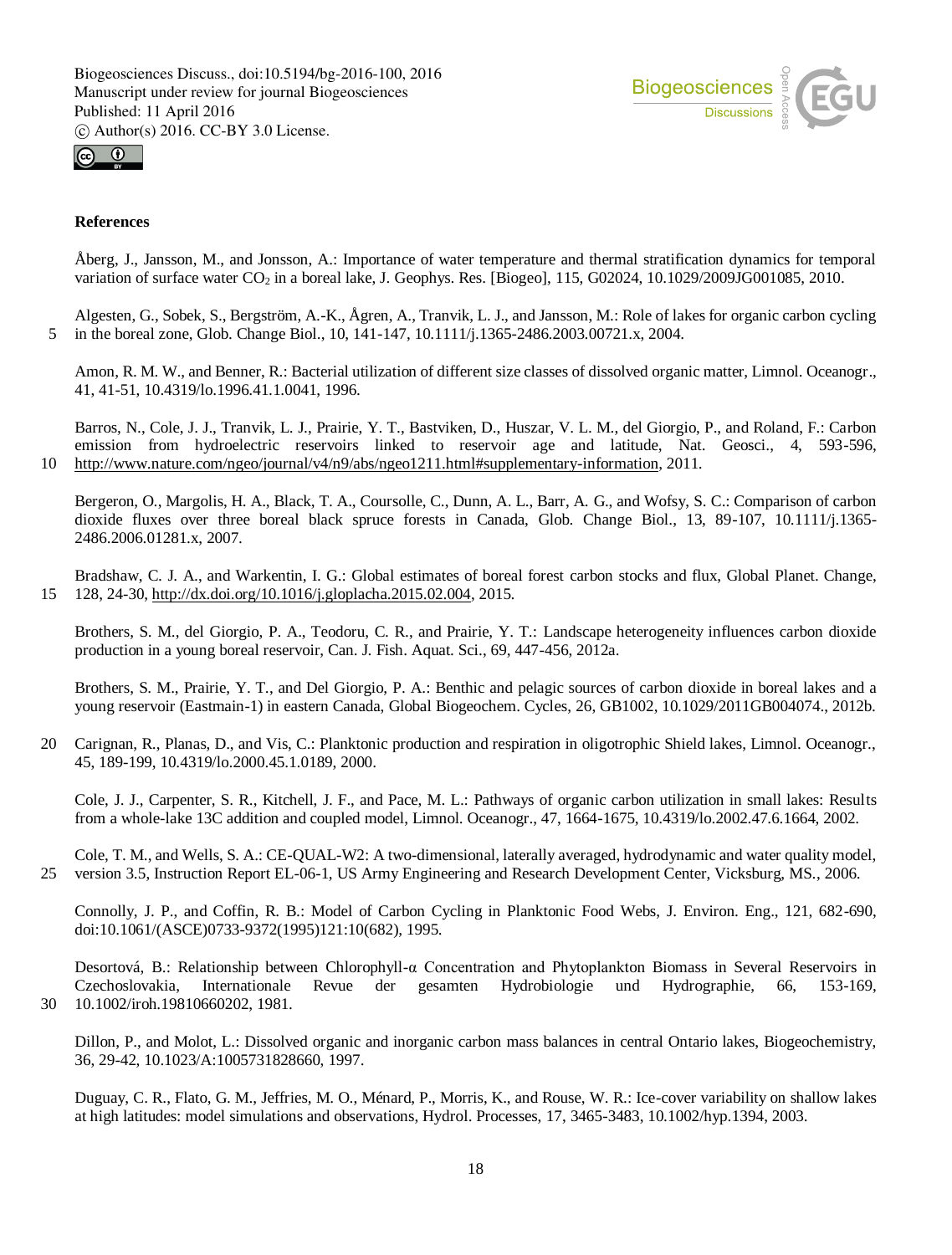



Eugster, W., Kling, G., Jonas, T., McFadden, J. P., Wüest, A., MacIntyre, S., and Chapin, F. S.: CO<sub>2</sub> exchange between air and water in an Arctic Alaskan and midlatitude Swiss lake: Importance of convective mixing, J. Geophys. Res. [Atmos.], 108, 4362, 10.1029/2002JD002653, 2003.

Gilhespy, S. L., Anthony, S., Cardenas, L., Chadwick, D., del Prado, A., Li, C., Misselbrook, T., Rees, R. M., Salas, W., Sanz-5 Cobena, A., Smith, P., Tilston, E. L., Topp, C. F. E., Vetter, S., and Yeluripati, J. B.: First 20 years of DNDC (DeNitrification DeComposition): Model evolution, Ecol. Model., 292, 51-62, http://dx.doi.org/10.1016/j.ecolmodel.2014.09.004, 2014.

Gilmour, J. T., Clark, M. D., and Sigua, G. C.: Estimating Net Nitrogen Mineralization from Carbon Dioxide Evolution, Soil Sci. Soc. Am. J., 49, 1398-1402, 10.2136/sssaj1985.03615995004900060013x, 1985.

Górka, M., Sauer, P. E., Lewicka-Szczebak, D., and Jędrysek, M.-O.: Carbon isotope signature of dissolved inorganic carbon 10 (DIC) in precipitation and atmospheric CO2, Environ. Pollut., 159, 294-301, http://dx.doi.org/10.1016/j.envpol.2010.08.027, 2011.

Greene, S., Walter Anthony, K. M., Archer, D., Sepulveda-Jauregui, A., and Martinez-Cruz, K.: Modeling the impediment of methane ebullition bubbles by seasonal lake ice, Biogeosci., 11, 6791-6811, 10.5194/bg-11-6791-2014, 2014.

Gudasz, C., Bastviken, D., Steger, K., Premke, K., Sobek, S., and Tranvik, L. J.: Temperature-controlled organic carbon 15 mineralization in lake sediments, Nature, 466, 478-481, 2010.

Hanson, P. C., Pollard, A. I., Bade, D. L., Predick, K., Carpenter, S. R., and Foley, J. A.: A model of carbon evasion and sedimentation in temperate lakes, Glob. Change Biol., 10, 1285-1298, 10.1111/j.1365-2486.2004.00805.x, 2004.

Hanson, P. C., Pace, M. L., Carpenter, S. R., Cole, J. J., and Stanley, E. H.: Integrating landscape carbon cycling: research needs for resolving organic carbon budgets of lakes, Ecosystems, 18, 363-375, 10.1007/s10021-014-9826-9, 2015.

20 Hope, D., Billett, M. F., and Cresser, M. S.: A review of the export of carbon in river water: Fluxes and processes, Environ. Pollut., 84, 301-324, http://dx.doi.org/10.1016/0269-7491(94)90142-2, 1994.

Huotari, J., Ojala, A., Peltomaa, E., Nordbo, A., Launiainen, S., Pumpanen, J., Rasilo, T., Hari, P., and Vesala, T.: Long-term direct CO<sub>2</sub> flux measurements over a boreal lake: Five years of eddy covariance data, Geophys. Res. Lett., 38, L18401, 10.1029/2011GL048753, 2011.

25 International Energy Agency: Guidelines for Quantitative Analysis of Net GHG Emissions from Reservoirs - Volume 2: Modeling, 69, 2015.

Jonsson, A., Åberg, J., Lindroth, A., and Jansson, M.: Gas transfer rate and  $CO<sub>2</sub>$  flux between an unproductive lake and the atmosphere in northern Sweden, J. Geophys. Res. [Biogeo], 113, G04006, 10.1029/2008JG000688, 2008.

Kalff, J.: Limnology: Inland Water Ecosystems, Prentice Hall, Upper Saddle River, New Jersey, 2002.

30 Kim, Y., Roulet, N. T., Peng, C., Li, C., Frolking, S., Strachan, I. B., and Tremblay, A.: Multi-year carbon dioxide flux simulations for mature Canadian black spruce forests and ombrotrophic bogs using Forest-DNDC, Boreal Environ. Res., 19, 417-440, 2014a.

Kim, Y., Ullah, S., Moore, T., and Roulet, N.: Dissolved organic carbon and total dissolved nitrogen production by boreal soils and litter: the role of flooding, oxygen concentration, and temperature, Biogeochemistry, 118, 35-48, 10.1007/s10533-013-

35 9903-8, 2014b.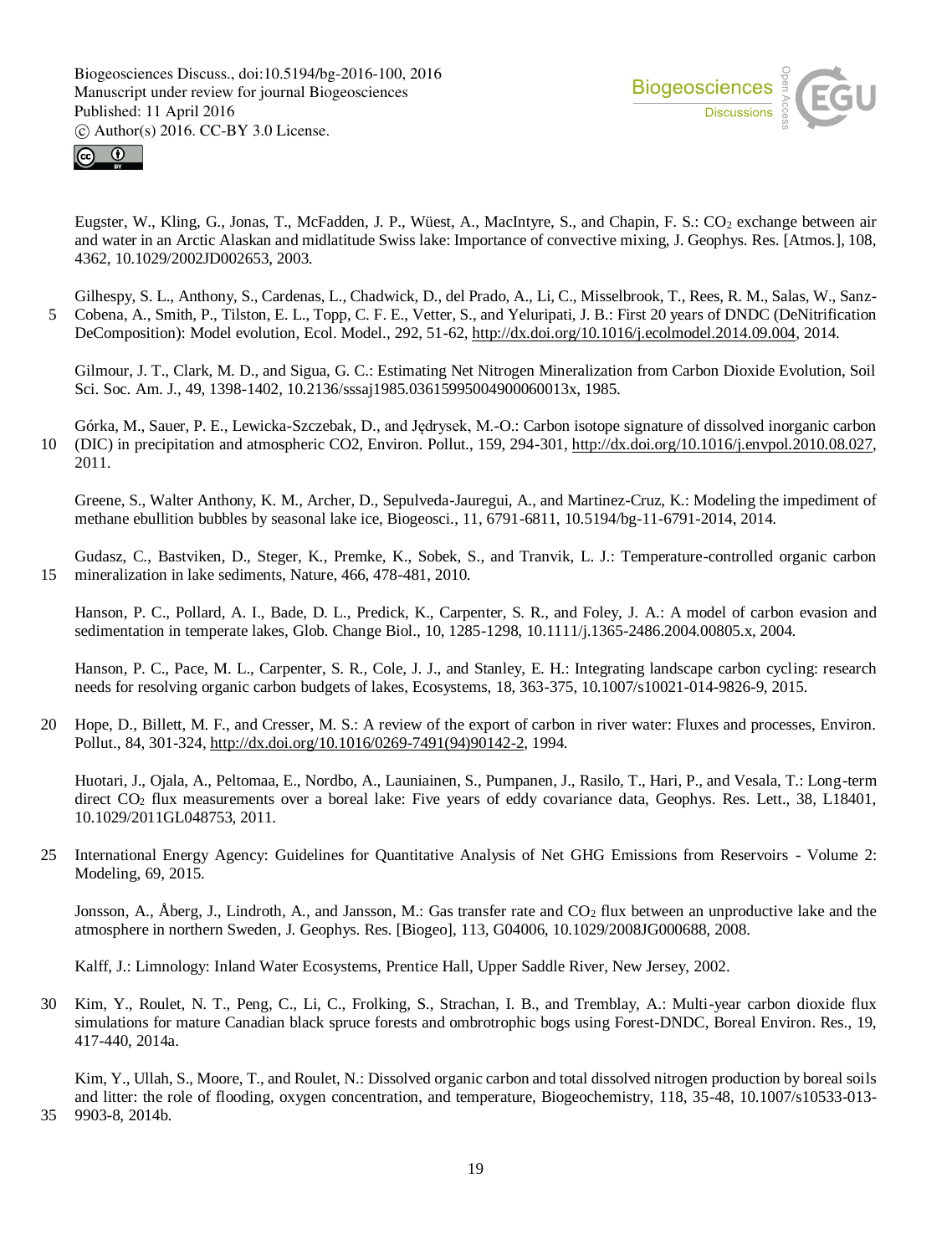



Kim, Y., Ullah, S., Roulet, N. T., and Moore, T. R.: Effect of inundation, oxygen and temperature on carbon mineralization in boreal ecosystems, Sci. Total Environ., 511, 381-392, http://dx.doi.org/10.1016/j.scitotenv.2014.12.065, 2015.

Kim, Y., Roulet, N. T., Li, C., Frolking, S., Strachan, I. B., Peng, C., Teodoru, C. R., Prairie, Y. T., and Tremblay, A.: Simulating carbon dioxide exchange in boreal ecosystems flooded by reservoirs, Ecol. Model., 327, 1-17, 5 http://dx.doi.org/10.1016/j.ecolmodel.2016.01.006, 2016.

Kirillin, G., Grossart, H.-P., and Tang, K. W.: Modeling sinking rate of zooplankton carcasses: Effects of stratification and mixing, Limnol. Oceanogr., 57, 881-894, 10.4319/lo.2012.57.3.0881, 2012.

Koehler, B., von Wachenfeldt, E., Kothawala, D., and Tranvik, L. J.: Reactivity continuum of dissolved organic carbon decomposition in lake water, J. Geophys. Res. [Biogeo], 117, G01024, 10.1029/2011JG001793, 2012.

10 Kurz, W. A., Shaw, C. H., Boisvenue, C., Stinson, G., Metsaranta, J., Leckie, D., Dyk, A., Smyth, C., and Neilson, E. T.: Carbon in Canada's boreal forest — A synthesis, Environ. Rev., 21, 260-292, 10.1139/er-2013-0041, 2013.

Lemieux, M.-E.: From Forest to Lake: Effect of Hydroelectric Reservoir Impoundment on the Net Ecosystem Exchange of Carbon Dioxide, Master of Science, Department of Geography, McGill University, Montreal, 144 pp., 2011.

Lewis, D. B., Brown, J. A., and Jimenez, K. L.: Effects of flooding and warming on soil organic matter mineralization in 15 Avicennia germinans mangrove forests and Juncus roemerianus salt marshes, Estuar. Coast. Shelf Sci., 139, 11-19, http://dx.doi.org/10.1016/j.ecss.2013.12.032, 2014.

Li, C., Frolking, S., and Frolking, T. A.: A model of nitrous oxide evolution from soil driven by rainfall events: 1. Model structure and sensitivity, J. Geophys. Res. [Atmos.], 97, 9759-9776, 10.1029/92JD00509, 1992.

Li, C.: Modeling trace gas emissions from agricultural ecosystems, Nutr. Cycl. Agroecosyst., 58, 259-276, 20 10.1023/A:1009859006242, 2000.

Li, C., Aber, J., Stange, F., Butterbach-Bahl, K., and Papen, H.: A process-oriented model of N<sub>2</sub>O and NO emissions from forest soils: 1. Model development, J. Geophys. Res. [Atmos.], 105, 4369-4384, 10.1029/1999JD900949, 2000.

Li, C., Trettin, C., Sun, G., McNulty, S., and Butterbach-Bahl, K.: Modeling carbon and nitrogen biogeochemistry in forest ecosystems, 3rd International Nitrogen Conference, China, Nanjing, 2005.

25 Liden, R.: Greenhouse Gases from Reservoirs Caused by Biochemical Processes: Interim Technical Note, Washington DC, 60, 2013.

Los, F. J., Villars, M. T., and Van der Tol, M. W. M.: A 3-dimensional primary production model (BLOOM/GEM) and its applications to the (southern) North Sea (coupled physical–chemical–ecological model), J. Marine. Syst., 74, 259-294, http://dx.doi.org/10.1016/j.jmarsys.2008.01.002, 2008.

30 Mammarella, I., Nordbo, A., Rannik, Ü., Haapanala, S., Levula, J., Laakso, H., Ojala, A., Peltola, O., Heiskanen, J., Pumpanen, J., and Vesala, T.: Carbon dioxide and energy fluxes over a small boreal lake in Southern Finland, J. Geophys. Res. [Biogeo], 120, 2014JG002873, 10.1002/2014JG002873, 2015.

Molina, J. A. E., Clapp, C. E., Shaffer, M. J., Chichester, F. W., and Larson, W. E.: NCSOIL, a model of nitrogen and carbon transformations in soil: description, calibration, and behavior, Soil Sci. Soc. Am. J., 47, 85-91, 35 10.2136/sssaj1983.03615995004700010017x, 1983.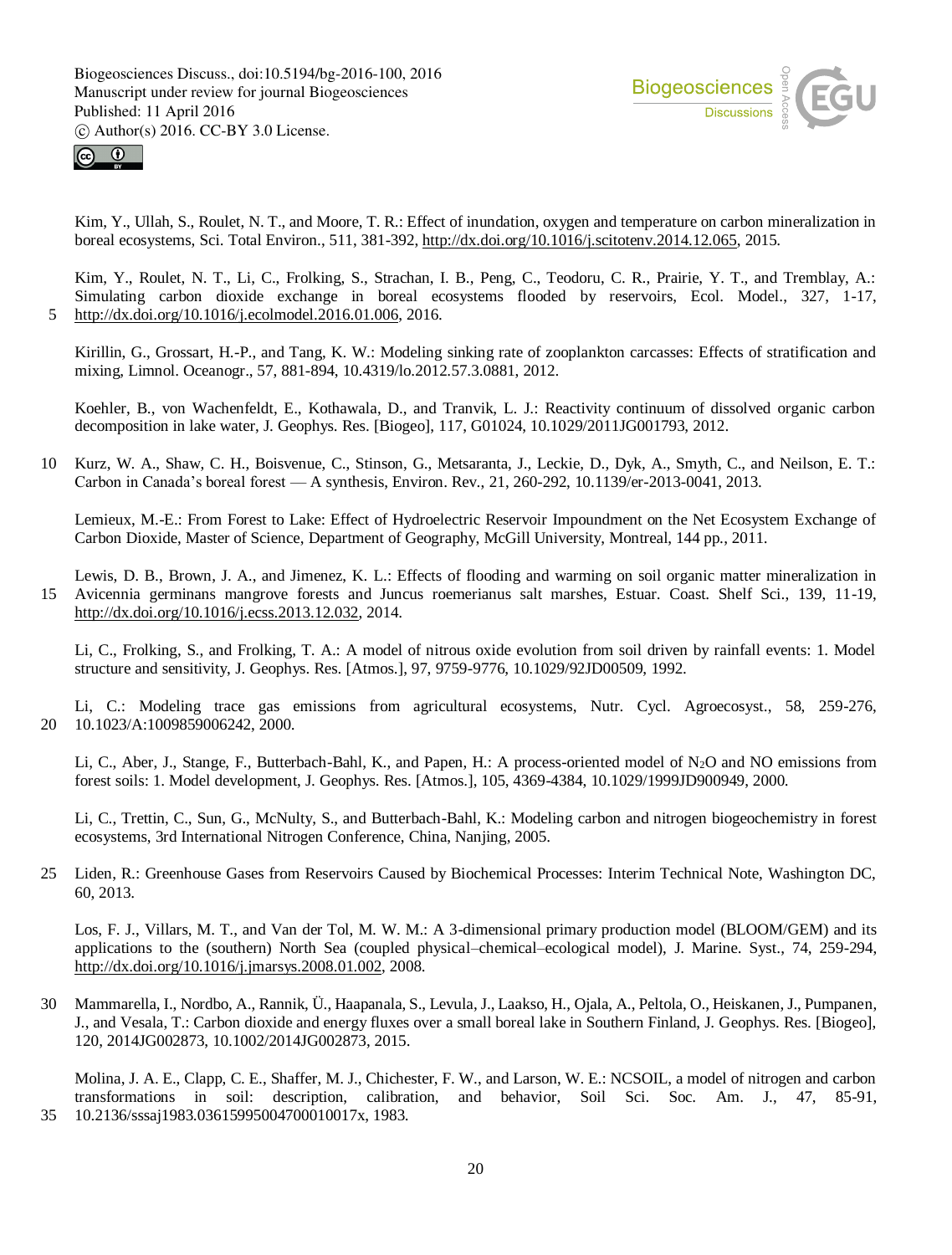



Moore, T. R., and Dalva, M.: Some controls on the release of dissolved organic carbon by plant tissues and soils, Soil Sci., 166, 38-47, 2001.

Moore, T. R.: Dissolved organic carbon in a northern boreal landscape, Global Biogeochem. Cycles, 17, 1109, 10.1029/2003GB002050, 2003.

5 Moore, T. R., Matos, L., and Roulet, N. T.: Dynamics and chemistry of dissolved organic carbon in Precambrian Shield catchments and an impounded wetland, Can. J. Fish. Aquat. Sci., 60, 612-623, 10.1139/f03-050, 2003.

Oelbermann, M., and Schiff, S. L.: Quantifying carbon dioxide and methane emissions and carbon dynamics from flooded boreal forest soil, J. Environ. Qual., 37, 2037-2047, 10.2134/jeq2008.0027, 2008.

Oelbermann, M., and Schiff, S. L.: Inundating contrasting boreal forest soils:  $CO<sub>2</sub>$  and CH<sub>4</sub> production rates, Ecoscience, 17, 10 216-224, 10.2980/17-2-3245, 2010.

Pace, M. L., and Prairie, Y. T.: Respiration in lakes, in: Respiration in Aquatic Ecosystems, 2007.

Paré, D., Banville, J., Garneau, M., and Bergeron, Y.: Soil Carbon Stocks and Soil Carbon Quality in the Upland Portion of a Boreal Landscape, James Bay, Quebec, Ecosystems, 14, 533-546, 10.1007/s10021-011-9429-7, 2011.

Podgrajsek, E., Sahlée, E., and Rutgersson, A.: Diel cycle of lake-air CO<sub>2</sub> flux from a shallow lake and the impact of waterside 15 convection on the transfer velocity, J. Geophys. Res. [Biogeo], 120, 2014JG002781, 10.1002/2014JG002781, 2015.

Portielje, R., and Lijklema, L.: Estimation of sediment–water exchange of solutes in Lake Veluwe, The Netherlands, Water Res., 33, 279-285, http://dx.doi.org/10.1016/S0043-1354(98)00202-4, 1999.

Rosa, R., and Stanhill, G.: Estimating long-wave radiation at the Earth's surface from measurements of specific humidity, Int. J. Climatol., 34, 1651-1656, 10.1002/joc.3793, 2014.

20 Ruiz, J., Macías, D., and Peters, F.: Turbulence increases the average settling velocity of phytoplankton cells, Proc. Natl. Acad. Sci. U. S. A., 101, 17720-17724, 10.1073/pnas.0401539101, 2004.

Sanchez-Andres, R., Sanchez-Carrillo, S., Ortiz-Llorente, M. J., Alvarez-Cobelas, M., and Cirujano, S.: Do changes in flood pulse duration disturb soil carbon dioxide emissions in semi-arid floodplains?, Biogeochemistry, 101, 257-267, 10.1007/s10533-010-9472-z, 2010.

25 Sander, R.: Compilation of Henry's law constants (version 4.0) for water as solvent, Atmos. Chem. Phys., 15, 4399-4981, 10.5194/acp-15-4399-2015, 2015.

Shao, C., Chen, J., Stepien, C. A., Chu, H., Ouyang, Z., Bridgeman, T. B., Czajkowski, K. P., Becker, R. H., and John, R.: Diurnal to annual changes in latent, sensible heat, and CO<sub>2</sub> fluxes over a Laurentian Great Lake: A case study in Western Lake Erie, J. Geophys. Res. [Biogeo], 120, 1587-1604, 10.1002/2015JG003025, 2015.

30 Søndergaard, M., and Middelboe, M.: A cross-system analysis of labile dissolved organic carbon, Marine ecology progress series. Oldendorf, 118, 283-294, 1995.

St. Louis, V. L., Kelly, C. A., Duchemin, É., Rudd, J. W. M., and Rosenberg, D. M.: Reservoir surfaces as sources of greenhouse gases to the atmosphere: A global estimate, Bioscience, 50, 766-775, 10.1641/0006- 3568(2000)050[0766:RSASOG]2.0.CO;2, 2000.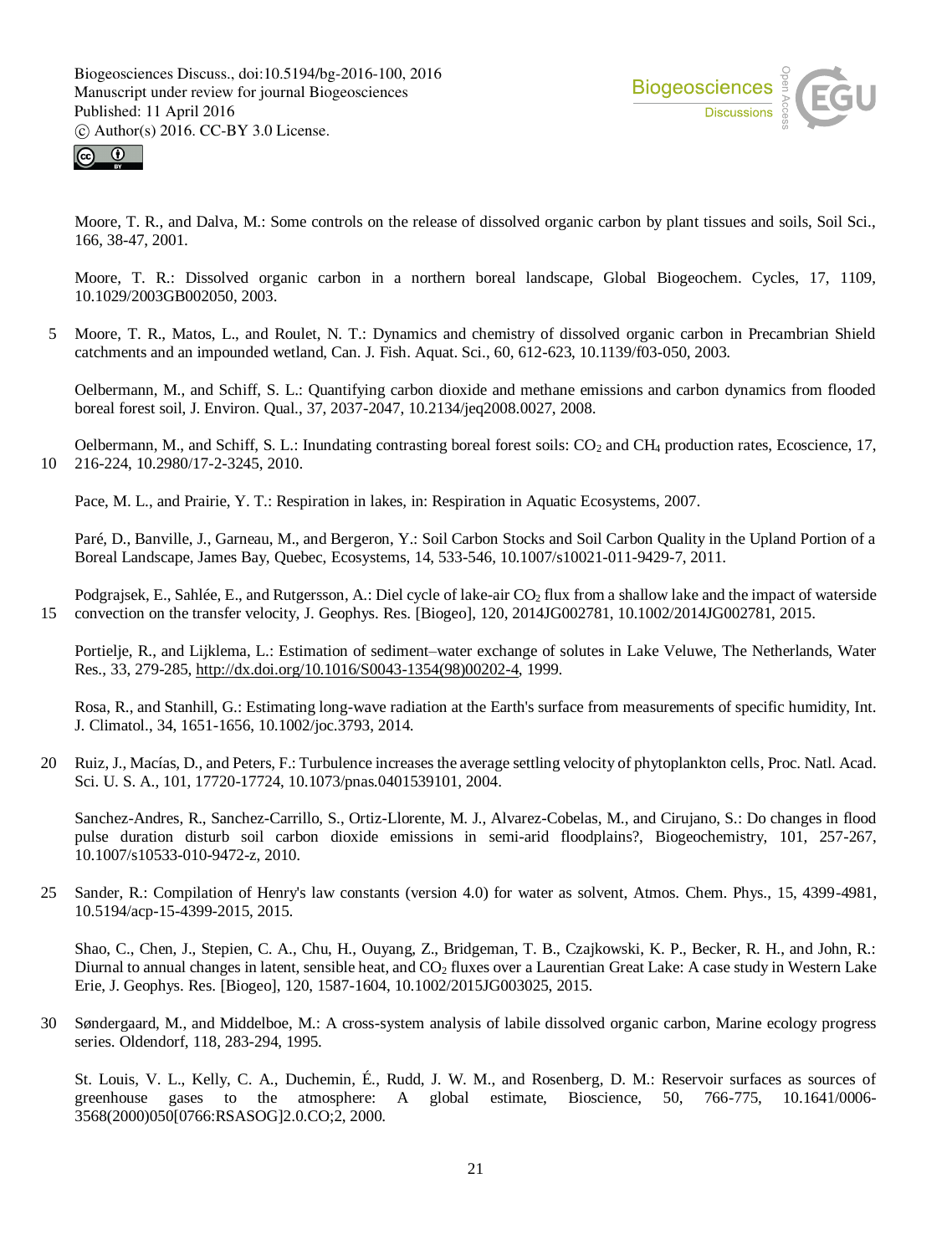



Strachan, I. B., Tremblay, A., Pelletier, L., Tardif, S., Turpin, C., and Kelly, N.: Does the creation of a boreal hydroelectric reservoir change net evaporation?, J. Hydrol., Accepted pending revisions, 2016.

Teodoru, C. R., del Giorgio, P. A., Prairie, Y. T., and Camire, M.: Patterns in pCO<sub>2</sub> in boreal streams and rivers of northern Quebec, Canada, Global Biogeochem. Cycles, 23, GB2012, 10.1029/2008GB003404, 2009.

5 Teodoru, C. R., Prairie, Y. T., and del Giorgio, P. A.: Spatial heterogeneity of surface  $CO<sub>2</sub>$  fluxes in a newly created Eastmain-1 reservoir in northern Québec, Canada, Ecosystems, 14, 28-46, 10.1007/s10021-010-9393-7, 2011.

Teodoru, C. R., Bastien, J., Bonneville, M.-C., del Giorgio, P. A., Demarty, M., Garneau, M., Hélie, J.-F., Pelletier, L., Prairie, Y. T., Roulet, N. T., Strachan, I. B., and Tremblay, A.: The net carbon footprint of a newly created boreal hydroelectric reservoir, Global Biogeochem. Cycles, 26, GB2016, 10.1029/2011GB004187, 2012.

10 Teodoru, C. R., del Giorgio, P. A., Prairie, Y. T., and St-Pierre, A.: Depositional fluxes and sources of particulate carbon and nitrogen in natural lakes and a young boreal reservoir in Northern Québec, Biogeochemistry, 113, 323-339, 2013.

Thoma, G. J., Koulermos, A. C., Valsaraj, K. T., Reible, D. D., and Thibodeaux, L. J.: The Effects of Pore-Water Collids on the Transport of Hydrophobic Organic Compounds from Bed Sediments, in: Organic substances and sediments in water, edited by: Baker, R. A., Lewis Publishers, Chelsea, Michigan, 1991.

15 Vachon, D., and Prairie, Y. T.: The ecosystem size and shape dependence of gas transfer velocity versus wind speed relationships in lakes, Can. J. Fish. Aquat. Sci., 70, 1757-1764, 10.1139/cjfas-2013-0241, 2013.

Venkiteswaran, J. J., Schiff, S. L., St. Louis, V. L., Matthews, C. J. D., Boudreau, N. M., Joyce, E. M., Beaty, K. G., and Bodaly, R. A.: Processes affecting greenhouse gas production in experimental boreal reservoirs, Global Biogeochem. Cycles, 27, 567-577, 2013.

20 Verburg, P., and Antenucci, J. P.: Persistent unstable atmospheric boundary layer enhances sensible and latent heat loss in a tropical great lake: Lake Tanganyika, J. Geophys. Res. [Atmos.], 115, D11109, 10.1029/2009JD012839, 2010.

Walker, D. J.: Modelling sedimentation processes in a constructed stormwater wetland, Sci. Total Environ., 266, 61-68, http://dx.doi.org/10.1016/S0048-9697(00)00730-0, 2001.

Wang, W., Roulet, N. T., Strachan, I. B., and Tremblay, A.: Modeling surface energy fluxes and thermal dynamics of a 25 seasonally ice-covered hydroelectric reservoir, Sci. Total Environ., 550, 793-805, http://dx.doi.org/10.1016/j.scitotenv.2016.01.101, 2016.

Wanninkhof, R.: Relationship between wind speed and gas exchange over the ocean, J. Geophys. Res. [Oceans], 97, 7373-7382, 10.1029/92JC00188, 1992.

Webster, K. L., McLaughlin, J. W., Kim, Y., Packalen, M. S., and Li, C. S.: Modelling carbon dynamics and response to 30 environmental change along a boreal fen nutrient gradient, Ecological Modelling, 248, 148-164, 2013.

Wik, M., Varner, R. K., Anthony, K. W., MacIntyre, S., and Bastviken, D.: Climate-sensitive northern lakes and ponds are critical components of methane release, Nat. Geosci., advance online publication, 10.1038/ngeo2578 http://www.nature.com/ngeo/journal/vaop/ncurrent/abs/ngeo2578.html#supplementary-information, 2016.

Willmott, C. J., Robeson, S. M., and Matsuura, K.: A refined index of model performance, Int. J. Climatol., 32, 2088-2094, 35 10.1002/joc.2419, 2012.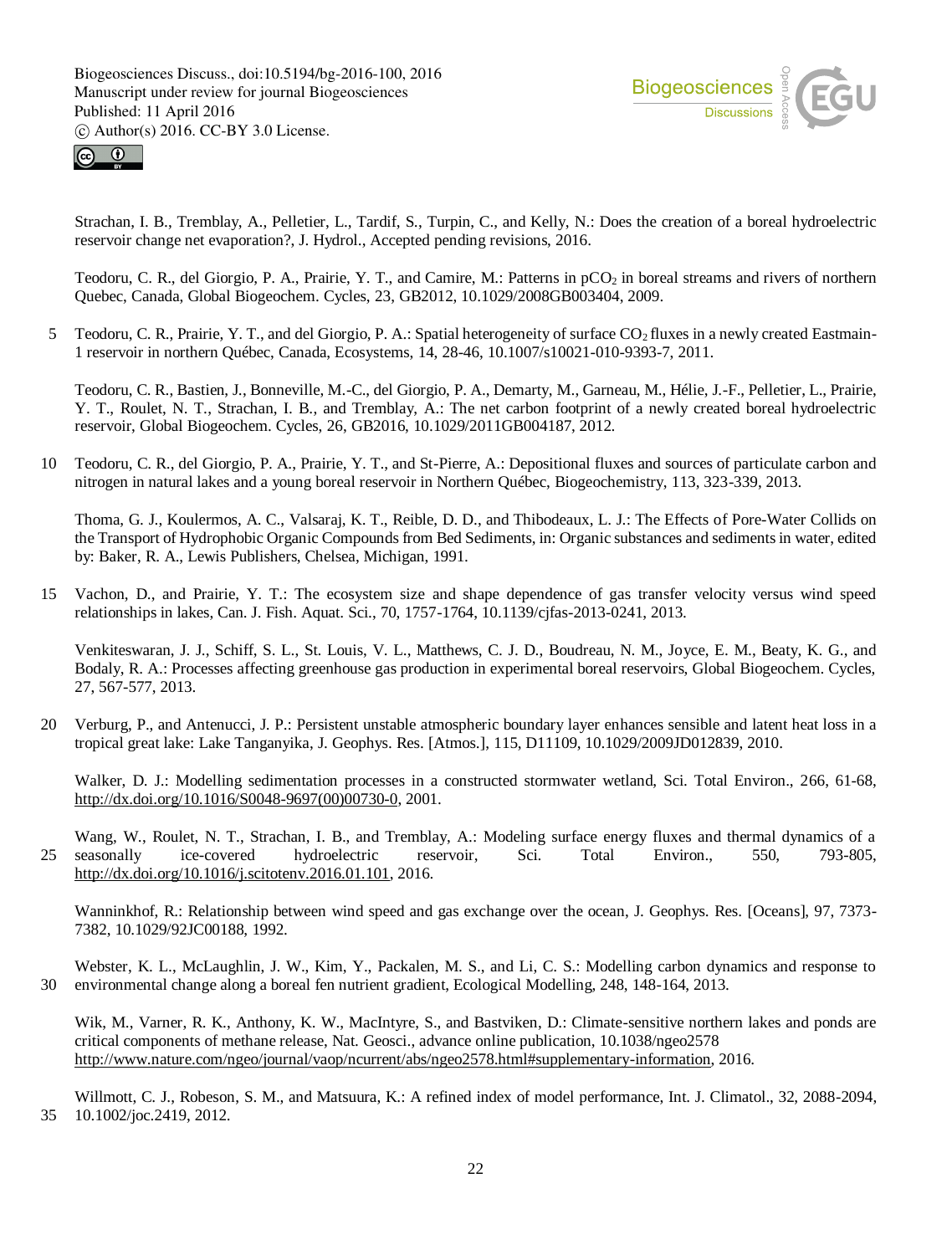



Yao, H., Samal, N. R., Joehnk, K. D., Fang, X., Bruce, L. C., Pierson, D. C., Rusak, J. A., and James, A.: Comparing ice and temperature simulations by four dynamic lake models in Harp Lake: past performance and future predictions, Hydrol. Processes, 28, 4587-4601, 10.1002/hyp.10180, 2014.

Zeebe, R. E.: On the molecular diffusion coefficients of dissolved , and and their dependence on isotopic mass, Geochim. 5 Cosmochim. Acta, 75, 2483-2498, http://dx.doi.org/10.1016/j.gca.2011.02.010, 2011.

Zhang, Y., Li, C., Trettin, C. C., Li, H., and Sun, G.: An integrated model of soil, hydrology, and vegetation for carbon dynamics in wetland ecosystems, Global Biogeochem. Cycles, 16, 1061, 10.1029/2001GB001838, 2002.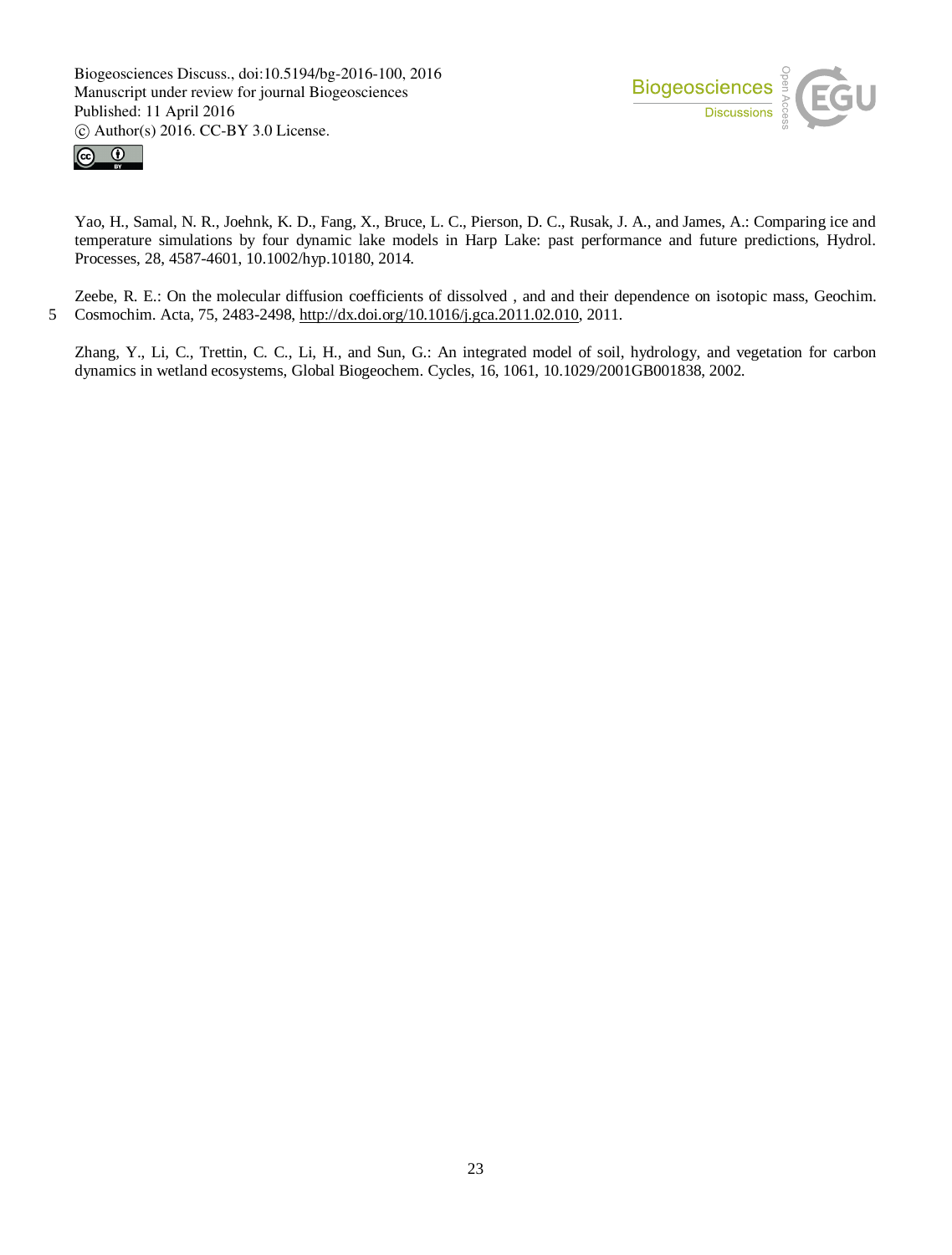



Table 1. Site characteristics before and after the impoundment.

| Description                                             | Value                  | Source                    |  |  |  |
|---------------------------------------------------------|------------------------|---------------------------|--|--|--|
| Pre-flood                                               |                        |                           |  |  |  |
| Latitude                                                | 52.17                  | Strachan et al. (2016)    |  |  |  |
| Vegetation type                                         | Mature black spruce    | Strachan et al. (2016)    |  |  |  |
| Type of forest floor                                    | Mor                    | Kim et al. (2014a)        |  |  |  |
| Type of mineral soil                                    | Sandy loam             | Kim et al. (2014a)        |  |  |  |
| Thickness of organic layer (cm)                         | 20                     | Bergeron et al. (2007)    |  |  |  |
| Thickness of mineral soil (cm)                          | 80                     | Assumption                |  |  |  |
| Above-ground living biomass (kg C $m^{-2}$ )            | 4.5 <sup>a</sup>       | Bergeron et al. (2007)    |  |  |  |
| Below-ground living biomass (kg C $m^{-2}$ )            | 1.6 <sup>a</sup>       | Bergeron et al. (2007)    |  |  |  |
| pH in forest floor                                      | 4.3                    | Kim et al. (2014a)        |  |  |  |
| pH in mineral soil                                      | 5.4                    | Kim et al. (2014a)        |  |  |  |
| Soil organic C in organic soil (kg C m <sup>-2</sup> )  | 6.9(3.2)               | Paré et al. (2011)        |  |  |  |
| Soil organic C in mineral soil (kg C m <sup>-2</sup> )  | 2.1(0.6)               | Paré et al. (2011)        |  |  |  |
| Post-flood                                              |                        |                           |  |  |  |
| pH in the water column                                  | $6.0(5.8-6.2)$         | Vachon and Prairie (2013) |  |  |  |
| Surface area $(km^2)$                                   | 623                    | Strachan et al. (2016)    |  |  |  |
| Maximum depth of the reservoir (m)                      | 12                     | Assumption                |  |  |  |
| Height of wind speed measurement to the maximum         | 15                     | Strachan et al. (2016)    |  |  |  |
| water surface (m)                                       |                        |                           |  |  |  |
| DOC concentration (mg $L^{-1}$ )                        | 6.5 $(6.3-6.7)^{b}$    | Teodoru et al. (2011)     |  |  |  |
| DIC concentration (mg $L^{-1}$ )                        | 1.1 $(1.0-1.3)^{b}$    | Teodoru et al. (2011)     |  |  |  |
| Chlorophyll a concentration ( $\mu$ g L <sup>-1</sup> ) | 2.9 $(1.6-4.2)^{b}$    | Teodoru et al. (2011)     |  |  |  |
| Total phosphorus ( $\mu$ g L <sup>-1</sup> )            | 18.1 $(15.2-21.8)^{b}$ | Teodoru et al. (2011)     |  |  |  |
| Photic zone (m)                                         | 4.1 $(3.8-4.3)^{b}$    | Teodoru et al. (2011)     |  |  |  |

<sup>a</sup> Values from a similar region of boreal forest in norther Quebec.

<sup>b</sup> Measurements of flooded mature forest ecosystems during the first three years (2006–2008) after flooding.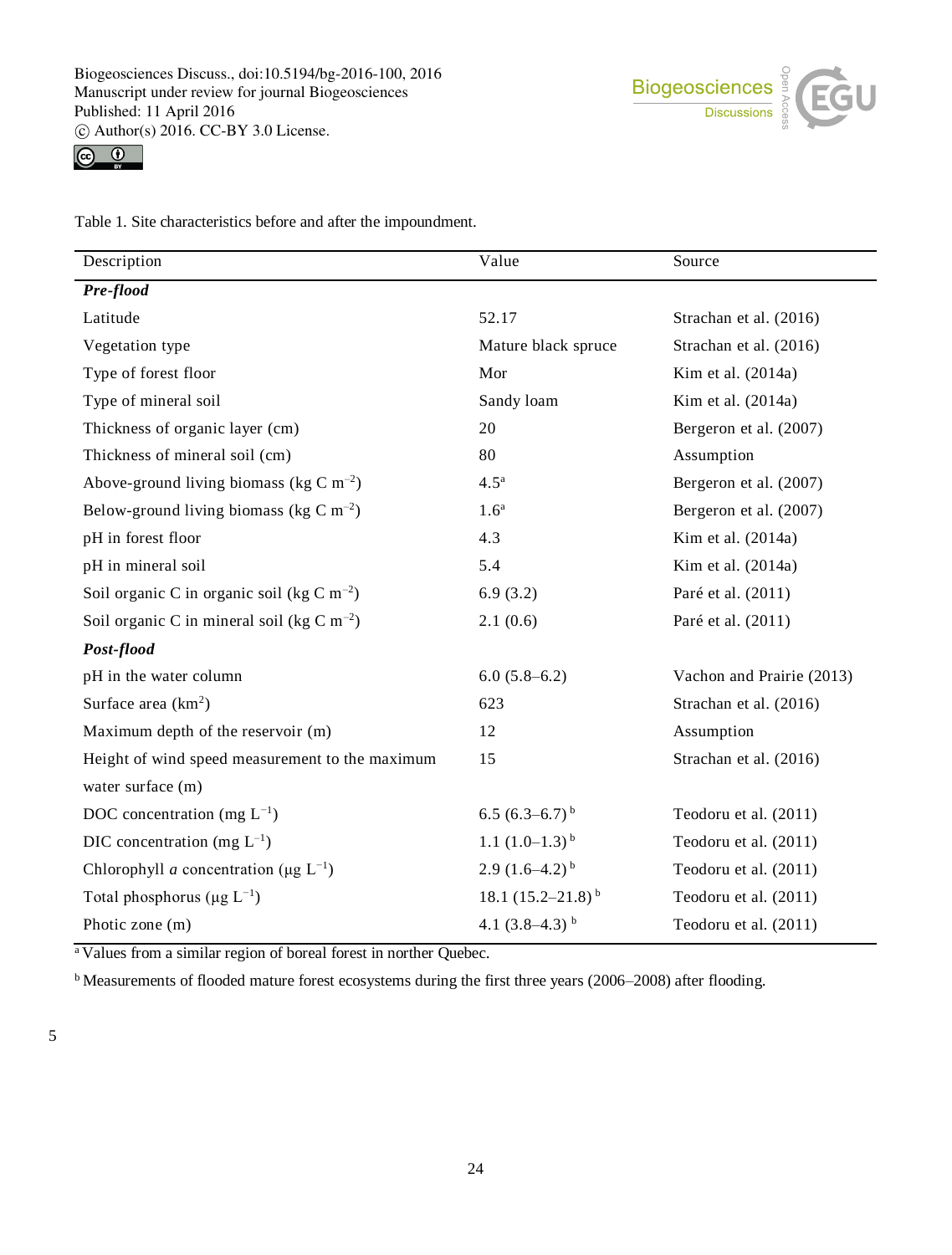



|  |  |  | Table 2. Parameter description and values (range or mean±standard deviation) used in the model. |  |  |  |
|--|--|--|-------------------------------------------------------------------------------------------------|--|--|--|
|--|--|--|-------------------------------------------------------------------------------------------------|--|--|--|

| Parameter              | Description                                                                                                                                                | Value                           | Source                                    |  |  |  |
|------------------------|------------------------------------------------------------------------------------------------------------------------------------------------------------|---------------------------------|-------------------------------------------|--|--|--|
| Land use change        |                                                                                                                                                            |                                 |                                           |  |  |  |
| <b>Mtree</b>           | Tree mortality                                                                                                                                             | 1.0                             | Assumption                                |  |  |  |
| $R_{W}$                | Aboveground C removal fraction                                                                                                                             | 0.6                             | Calibrated                                |  |  |  |
| $f_{\boldsymbol{0}_2}$ | $O2$ effects on sediment decomposition production<br>to $CO2$                                                                                              | 0.6                             | Assumption                                |  |  |  |
| Water column           |                                                                                                                                                            |                                 |                                           |  |  |  |
| $H^{\ominus}$          | Henry's solubility constant for $CO2$ at standard                                                                                                          | $3.4(3.1-4.5)$                  | Sander $(2015)$                           |  |  |  |
| $\boldsymbol{C}$       | temperature ( $T^{\ominus}$ =298.15 K) (10 <sup>-4</sup> mol [m <sup>3</sup> Pa])<br>Temperature dependency of Henry's solubility<br>constant for $CO2(K)$ | 2400 (2200-<br>2900)            | Sander $(2015)$                           |  |  |  |
| $C_{doc\_p}$           | DOC concentration in precipitation (mg $L^{-1}$ )                                                                                                          | $2.0(1-8)$                      | Moore (2003)                              |  |  |  |
| $C_{dic\_p}$           | DIC concentration in precipitation (mg $L^{-1}$ )                                                                                                          | $0.6(0.6-5.5)$                  | Górka et al. (2011)                       |  |  |  |
| $C_{doc\_in}$          | DOC concentration in inflow (mg $L^{-1}$ )                                                                                                                 | $8.0(7.5-8.4)$                  | Teodoru et al. (2009)                     |  |  |  |
| $C_{dic}\_in$          | DIC concentration in inflow (mg $L^{-1}$ )                                                                                                                 | $0.37(0.33-0.42)$               | Teodoru et al. (2009)                     |  |  |  |
| $fl\_in$               | Fraction of inflow DOC to liable DOC                                                                                                                       | $0.15(0.19\pm0.16)$             | Søndergaard and                           |  |  |  |
| $C_{pocl}\_in$         | Living POC concentration in inflow (mg $L^{-1}$ )                                                                                                          | $0.1 (0 - 0.24)^a$              | Middelboe (1995)<br>Teodoru et al. (2013) |  |  |  |
| $C_{pocd}\_{in}$       | Dead POC concentration in inflow (mg $L^{-1}$ )                                                                                                            | $1.0 (0.4-1.8)^{b}$             | Hope et al. (1994)                        |  |  |  |
| fr                     | Exclude ratio of GPP to resistant DOC                                                                                                                      | 0.03 <sup>c</sup>               | Cole et al. (2002)                        |  |  |  |
| $f$ l                  | Exclude ratio of GPP to labile DOC                                                                                                                         | 0.07c                           | Cole et al. (2002)                        |  |  |  |
| ed                     | Algae mortality in epilimnion                                                                                                                              | 0.03                            | Connolly and Coffin<br>(1995)             |  |  |  |
| hd                     | Algae mortality in hypolimnion $\text{(day}^{-1})$                                                                                                         | 0.9                             | Hanson et al. (2004)                      |  |  |  |
| kpoc                   | Decomposition rate of dead POC at 20 $^{\circ}$ C (day <sup>-1</sup> )                                                                                     | 0.05                            | Connolly and Coffin<br>(1995)             |  |  |  |
| kdocr                  | Decomposition rate of resistant DOC at 20 °C<br>$(\text{day}^{-1})$                                                                                        | 0.0055<br>$(0.0043 \pm 0.0012)$ | Koehler et al. (2012)                     |  |  |  |
| kdocl                  | Decomposition rate of labile DOC at 20 °C (day-                                                                                                            | $0.14(0.07-0.14)$               | Søndergaard and<br>Middelboe (1995)       |  |  |  |
| <b>ESD</b>             | Equivalent spherical diameter $(\mu m)$                                                                                                                    | 18                              | Ruiz et al. (2004)                        |  |  |  |
| Q10                    | Temperature coefficient of organic C<br>decomposition in the water column                                                                                  | $1.5(1.5-2.0)$                  | Moore and Dalva<br>(2001)                 |  |  |  |
| pH                     | pH in the water column                                                                                                                                     | $6.0(5.8-6.2)$                  | Vachon and Prairie<br>(2013)              |  |  |  |
| Sediment               |                                                                                                                                                            |                                 |                                           |  |  |  |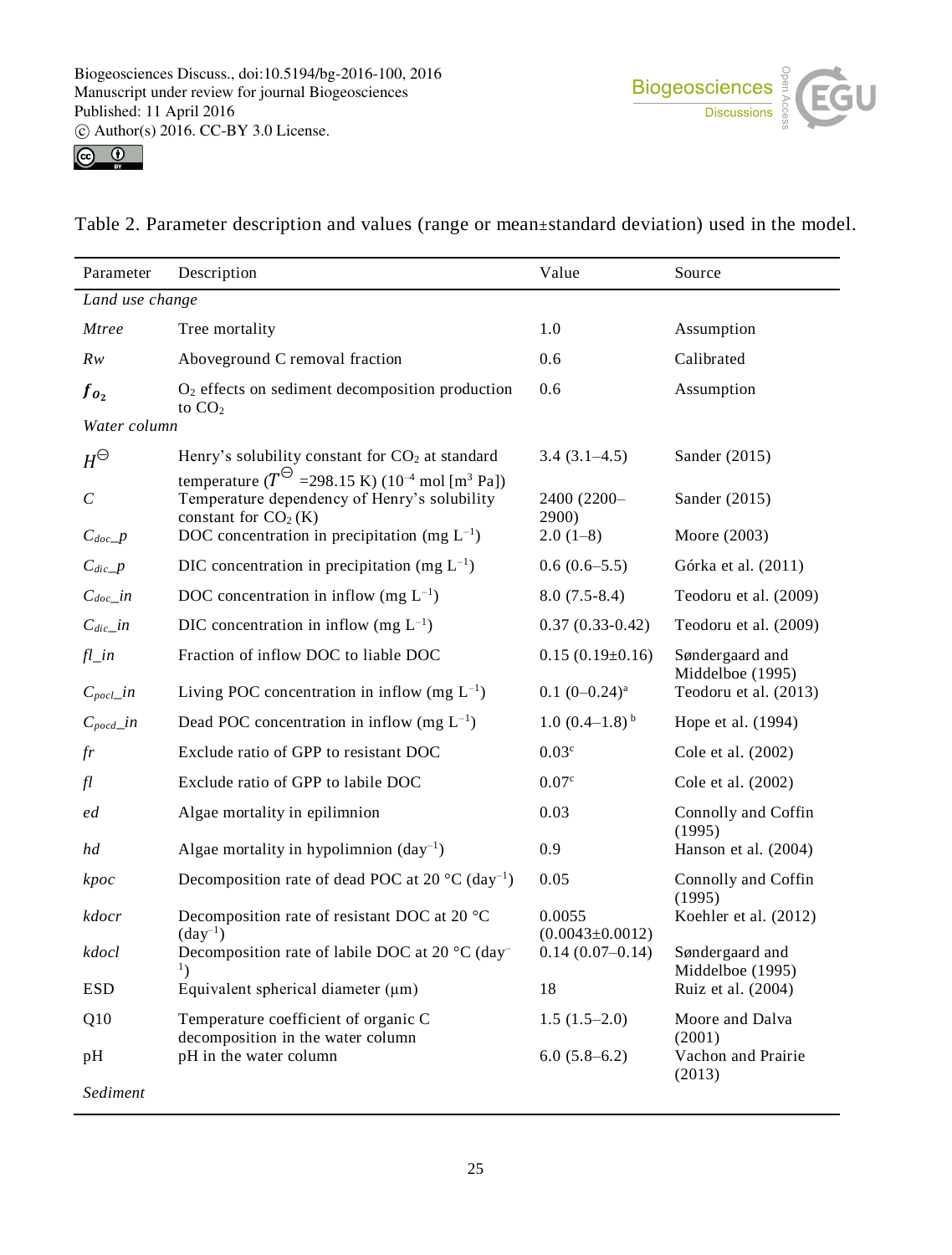



| <b>KRCVL</b> | Decomposition rate of very labile litter at 20 $^{\circ}$ C                                   | 0.25 <sup>d</sup>    | Gilmour et al. (1985)            |
|--------------|-----------------------------------------------------------------------------------------------|----------------------|----------------------------------|
| <b>KRCL</b>  | $(\text{day}^{-1})$<br>Decomposition rate of labile litter at 20 °C (day <sup>-1</sup> )      | $0.074$ <sup>d</sup> | Gilmour et al. (1985)            |
| <b>KRCR</b>  | Decomposition rate of resistant litter at 20 $^{\circ}$ C<br>$(\text{day}^{-1})$              | 0.02 <sup>d</sup>    | Gilmour et al. (1985)            |
| <b>KRB</b>   | Decomposition rate of labile micro biomass at<br>$20^{\circ}$ C (day <sup>-1</sup> )          | 0.12 <sup>d</sup>    | Molina et al. (1983)             |
| <b>HRB</b>   | Decomposition rate of resistant micro-biomass at<br>$20^{\circ}$ C (day <sup>-1</sup> )       | 0.04 <sup>d</sup>    | Molina et al. (1983)             |
| <b>KRH</b>   | Decomposition rate of labile humus at 20 $^{\circ}$ C (day<br>$\mathbf{1}_{\lambda}$          | 0.16 <sup>d</sup>    | Molina et al. (1983)             |
| <b>HRH</b>   | Decomposition rate of resistant humus at 20 $\degree$ C<br>$(\text{day}^{-1})$                | 0.006 <sup>d</sup>   | Molina et al. (1983)             |
| $D_{m,DOC}$  | Molecular diffusivity of DOC in sediment pore<br>water $(10^{-9} \text{ m}^2 \text{ s}^{-1})$ | $0.57(0.24 - 1.78)$  | Thoma et al. (1991)              |
| $D_{tur}$    | Turbulent diffusion coefficient $(10^{-9} \text{ m}^2 \text{ s})$ in the 5.0 (1.4–112.7)      |                      | Portielje and Lijklema           |
|              | bottom water                                                                                  |                      | (1999)                           |
| k            | Attenuation of $D_{tur}$ with sediment depth $(m^{-1})$                                       | $30(30-125)$         | Portielje and Lijklema<br>(1999) |

<sup>a</sup> Derived from chlorophyll-*a* concentration using the function developed by Desortová (1981):

<sup>b</sup> Derived from the ratio (4.3–11.4) of DOC: POC collected from boreal rivers.

 $\cdot$  1/3 of exudation (10% of GPP) is refractory, and 2/3 of exudation is labile.

<sup>d</sup> Default values in DNDC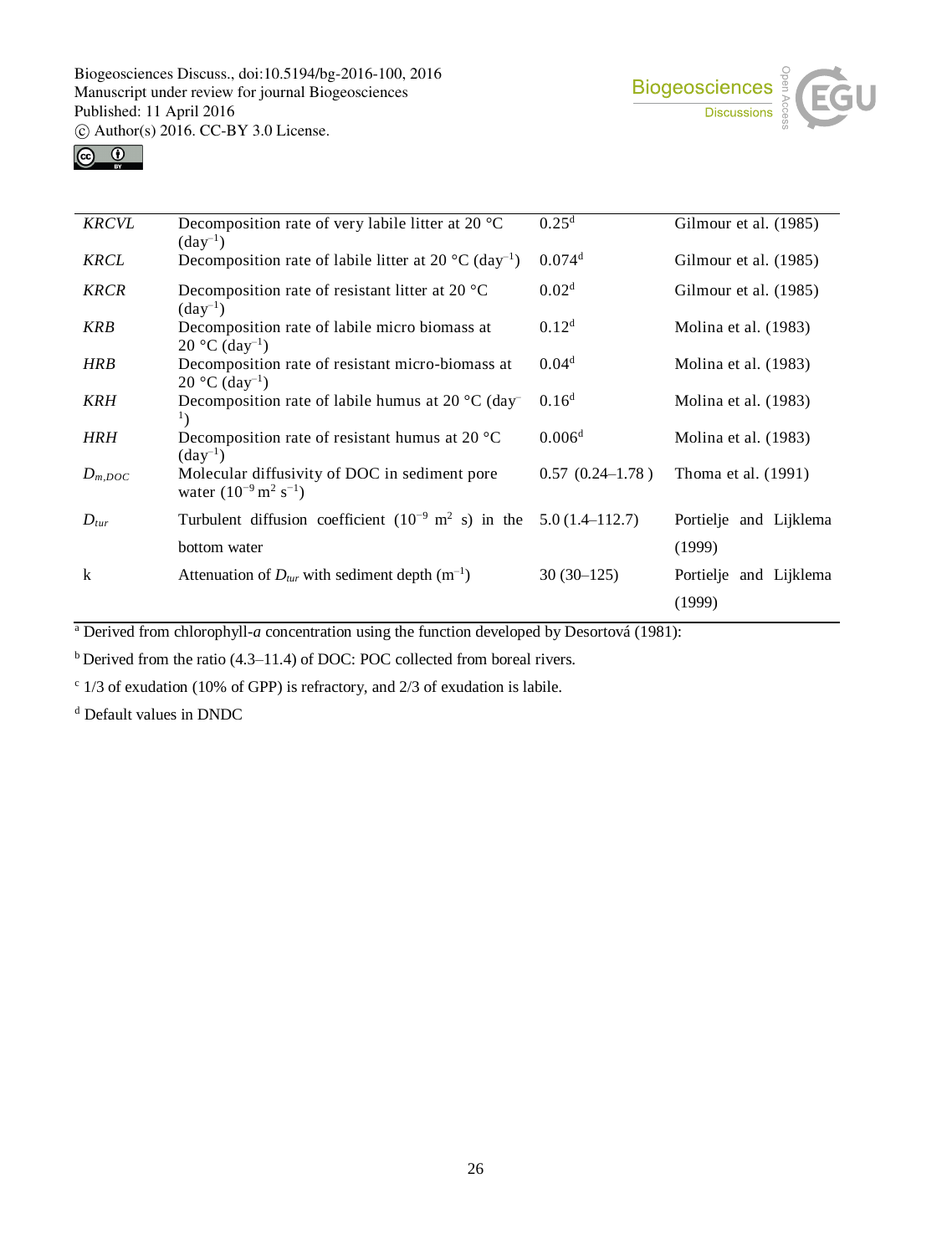





**Figure 1**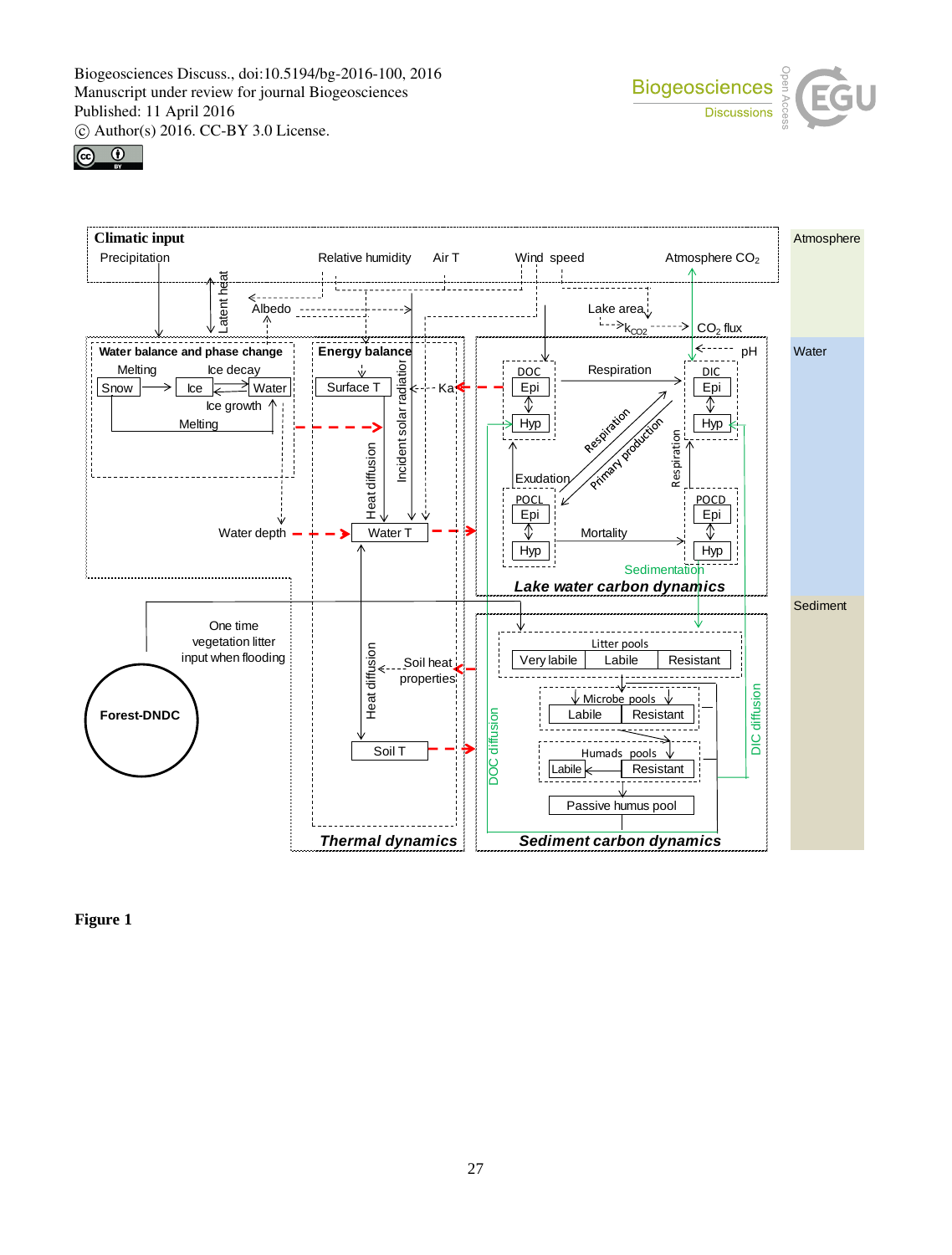





**Figure 2**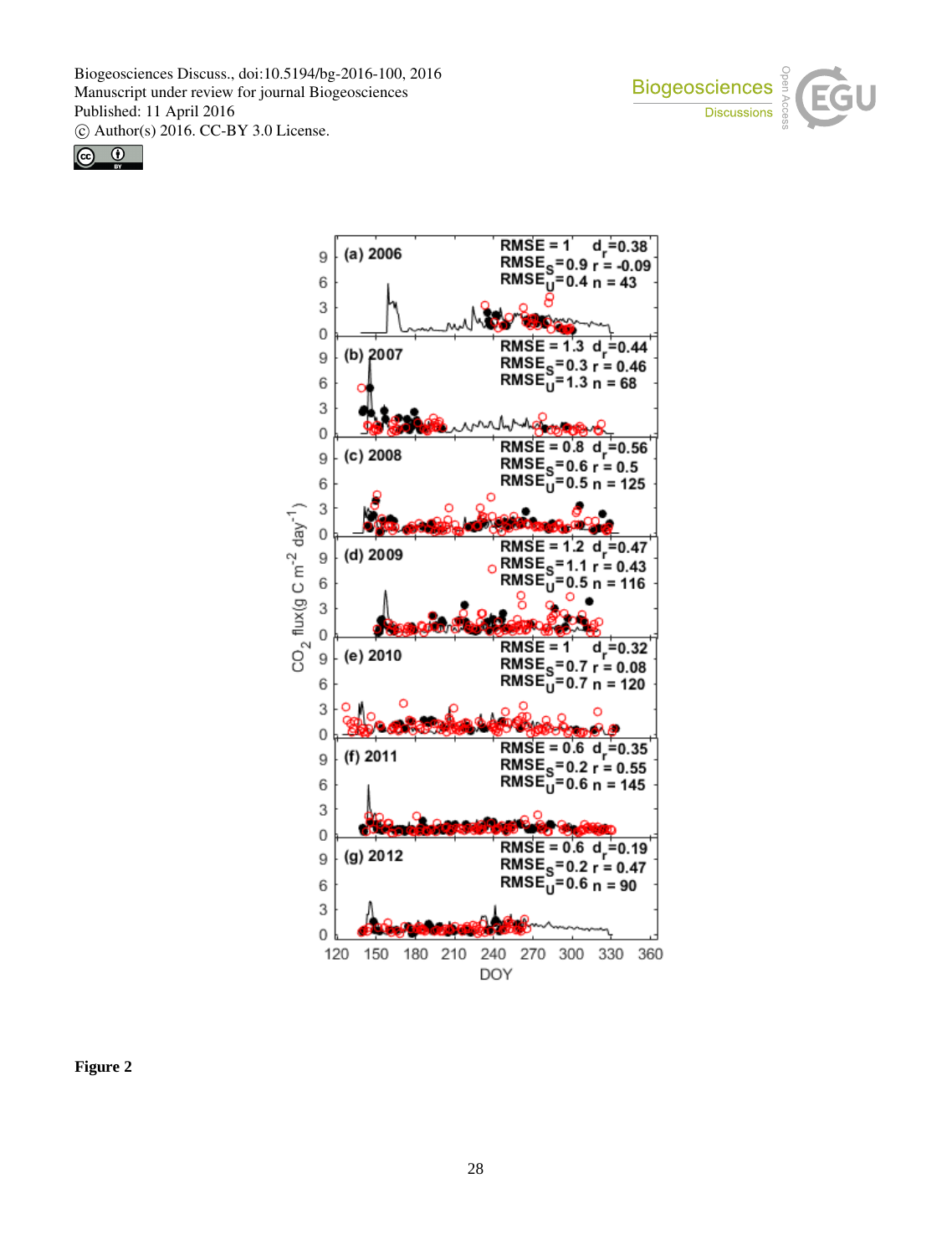





**Figure 3**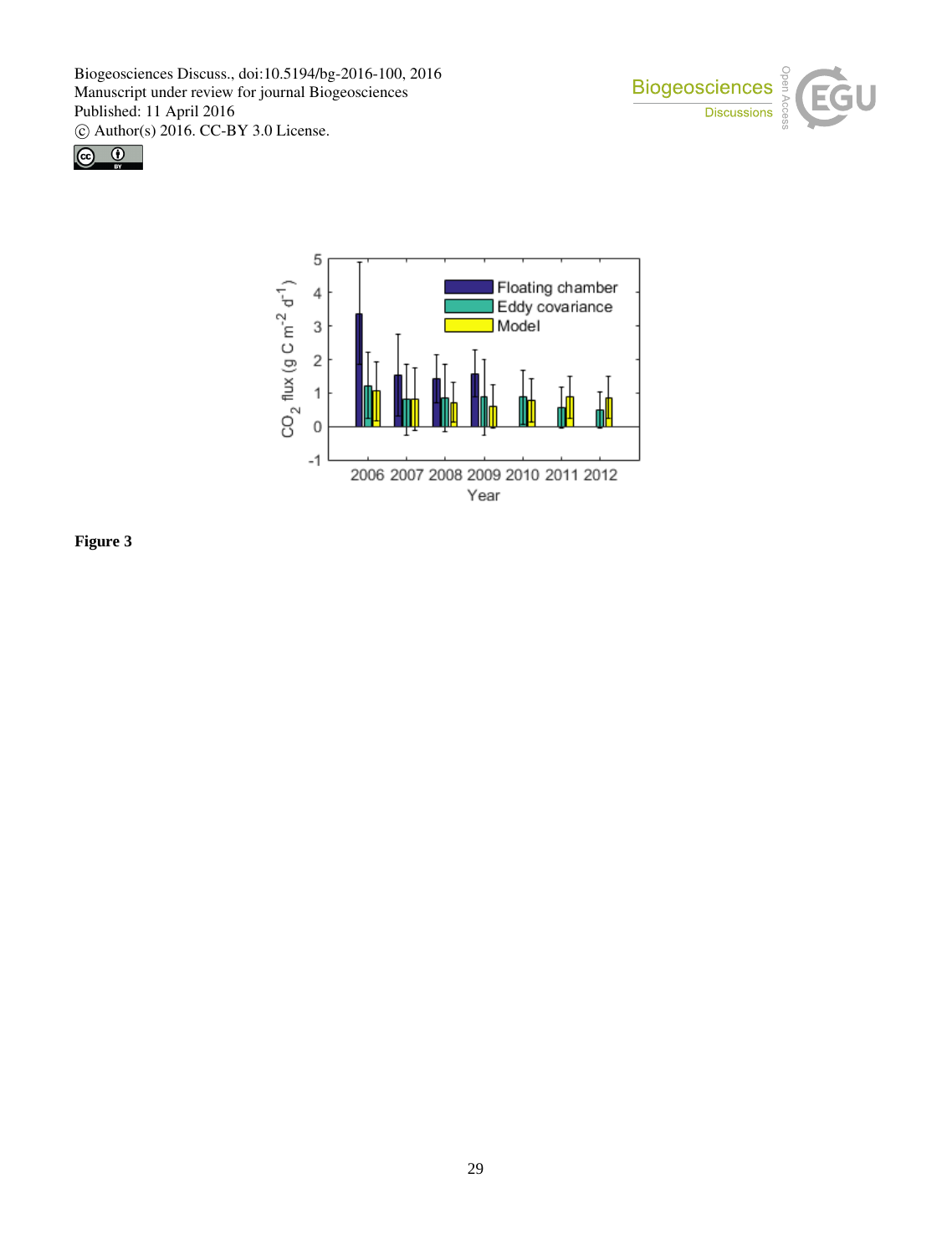





**Figure 4**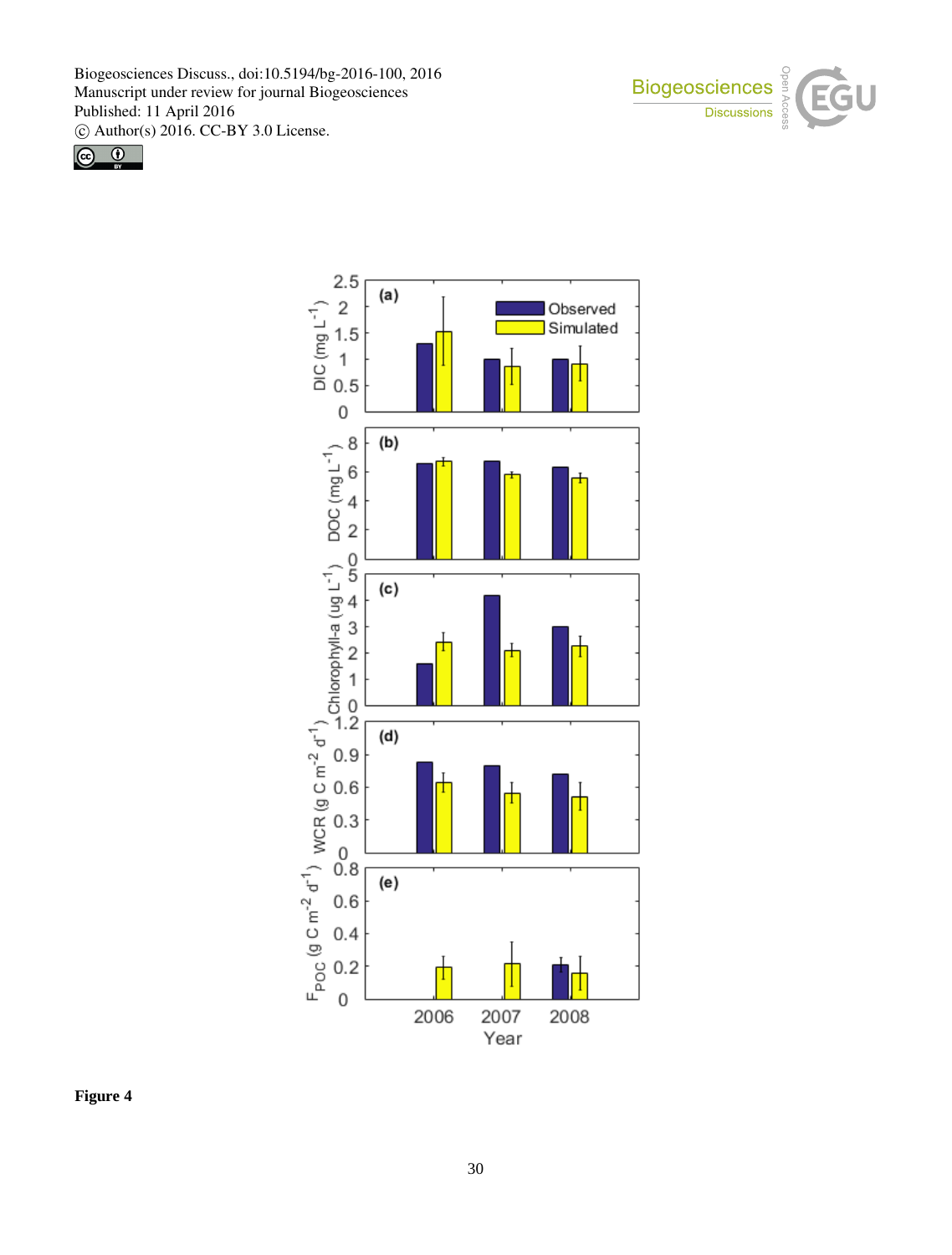





Figure 5

5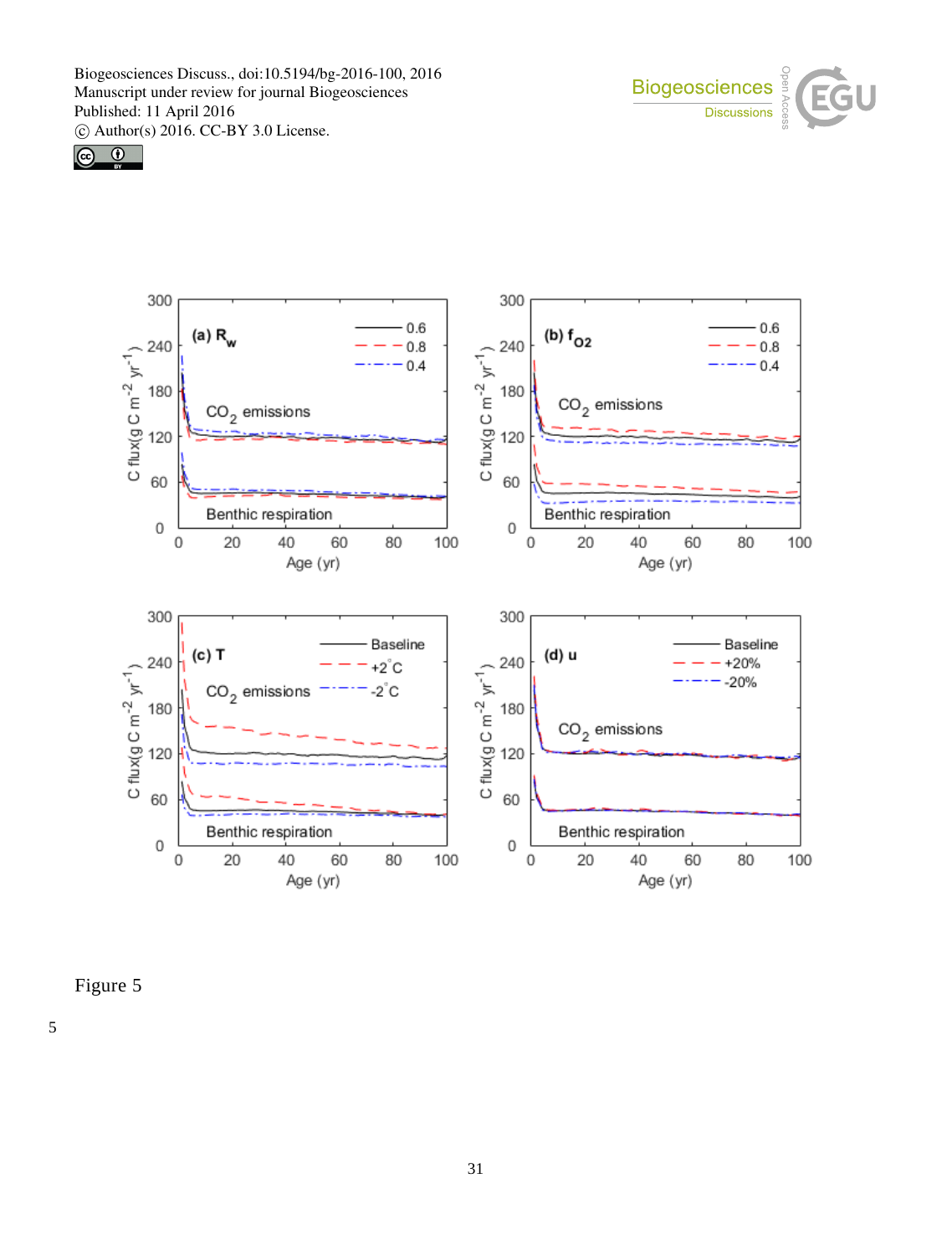





Figure 6